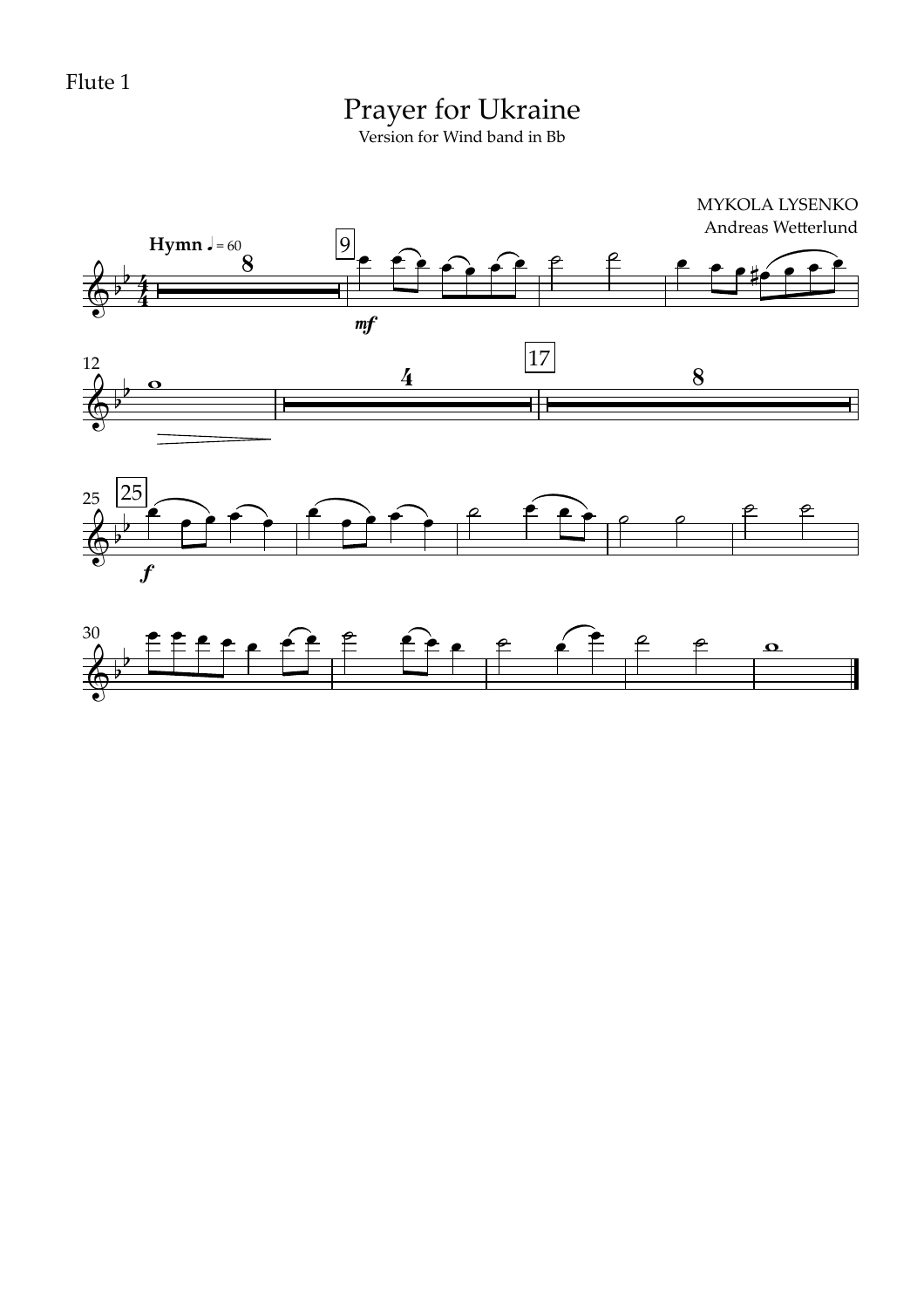Prayer for Ukraine Version for Wind band in Bb

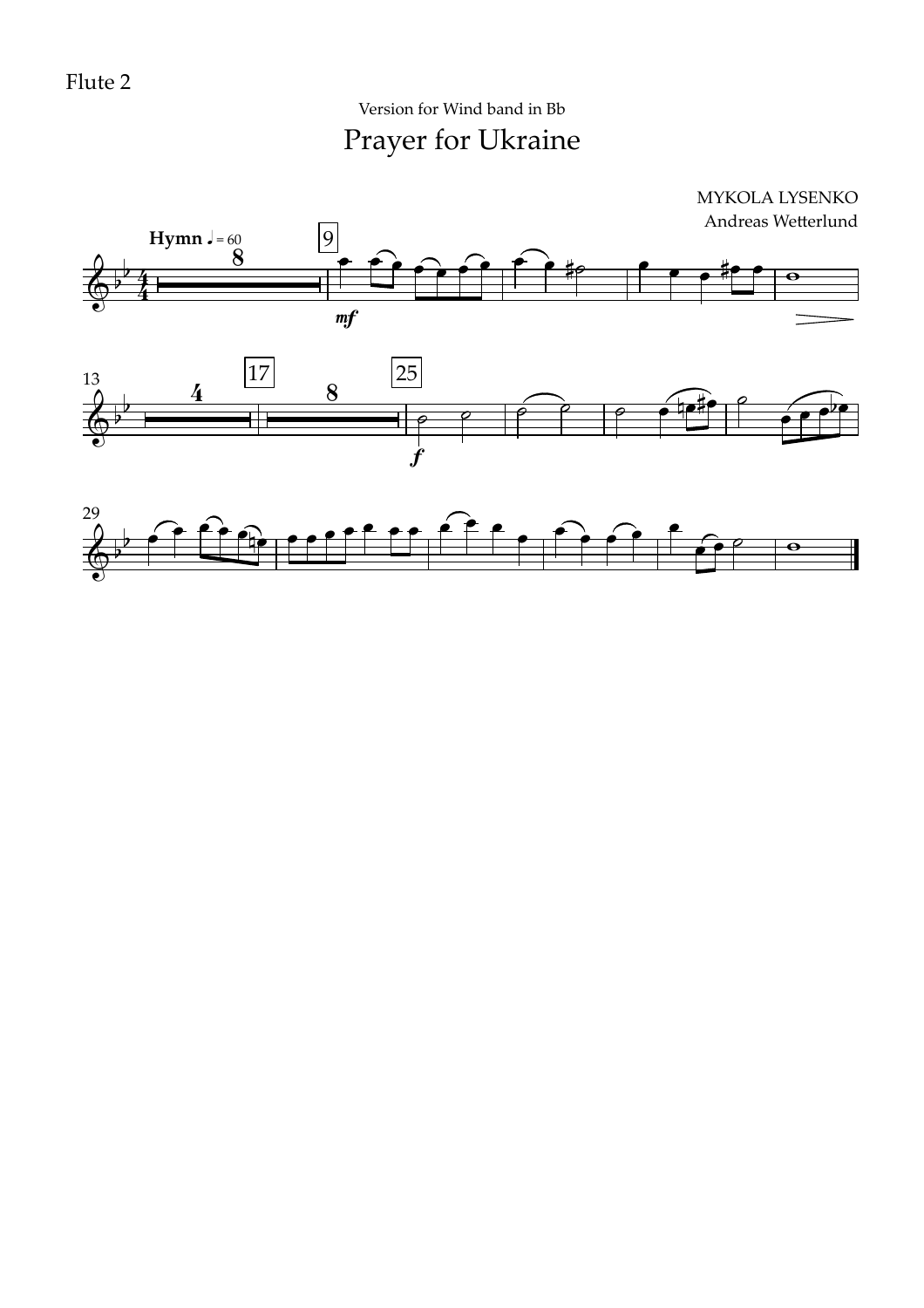Oboe 1













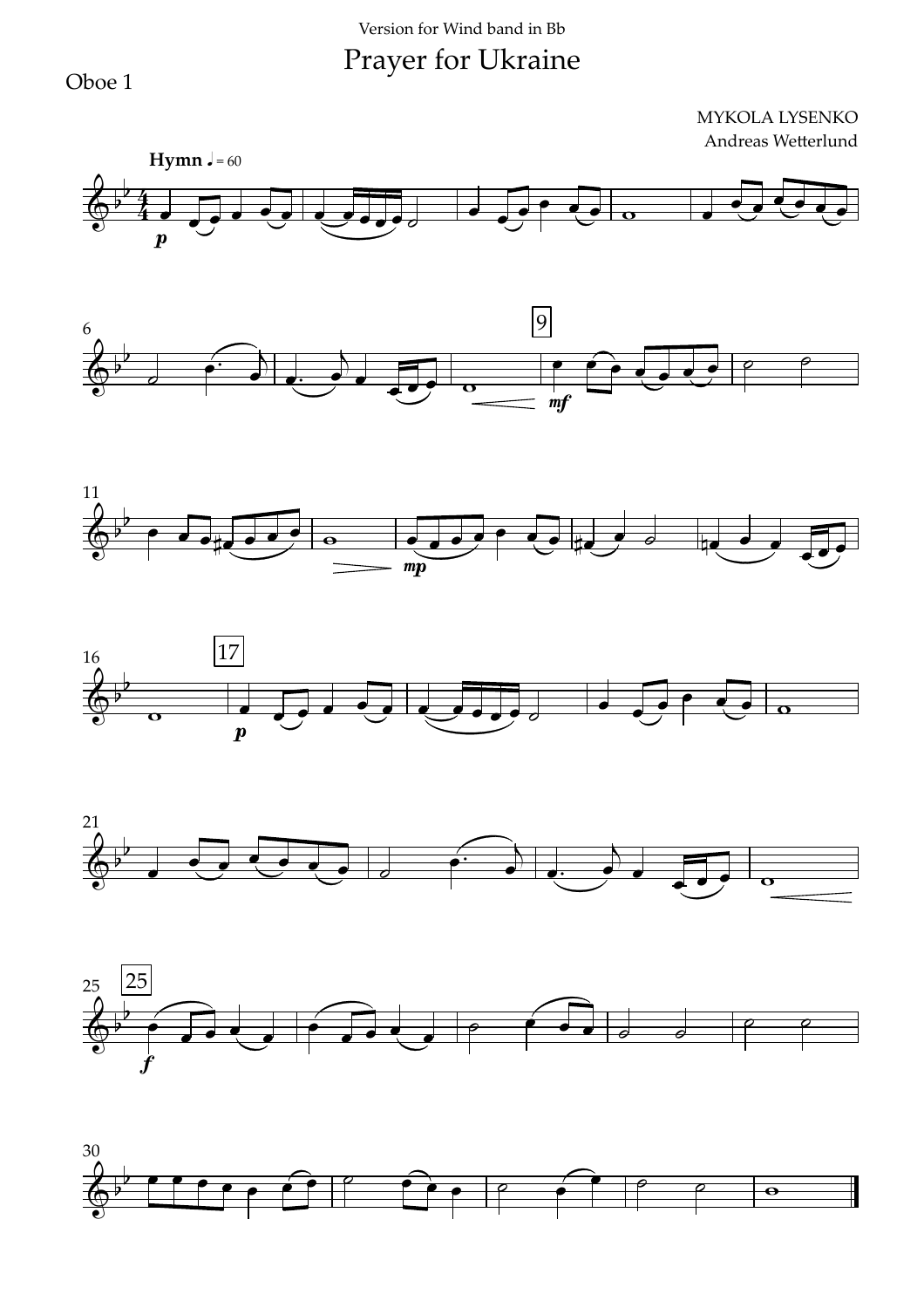Oboe 2













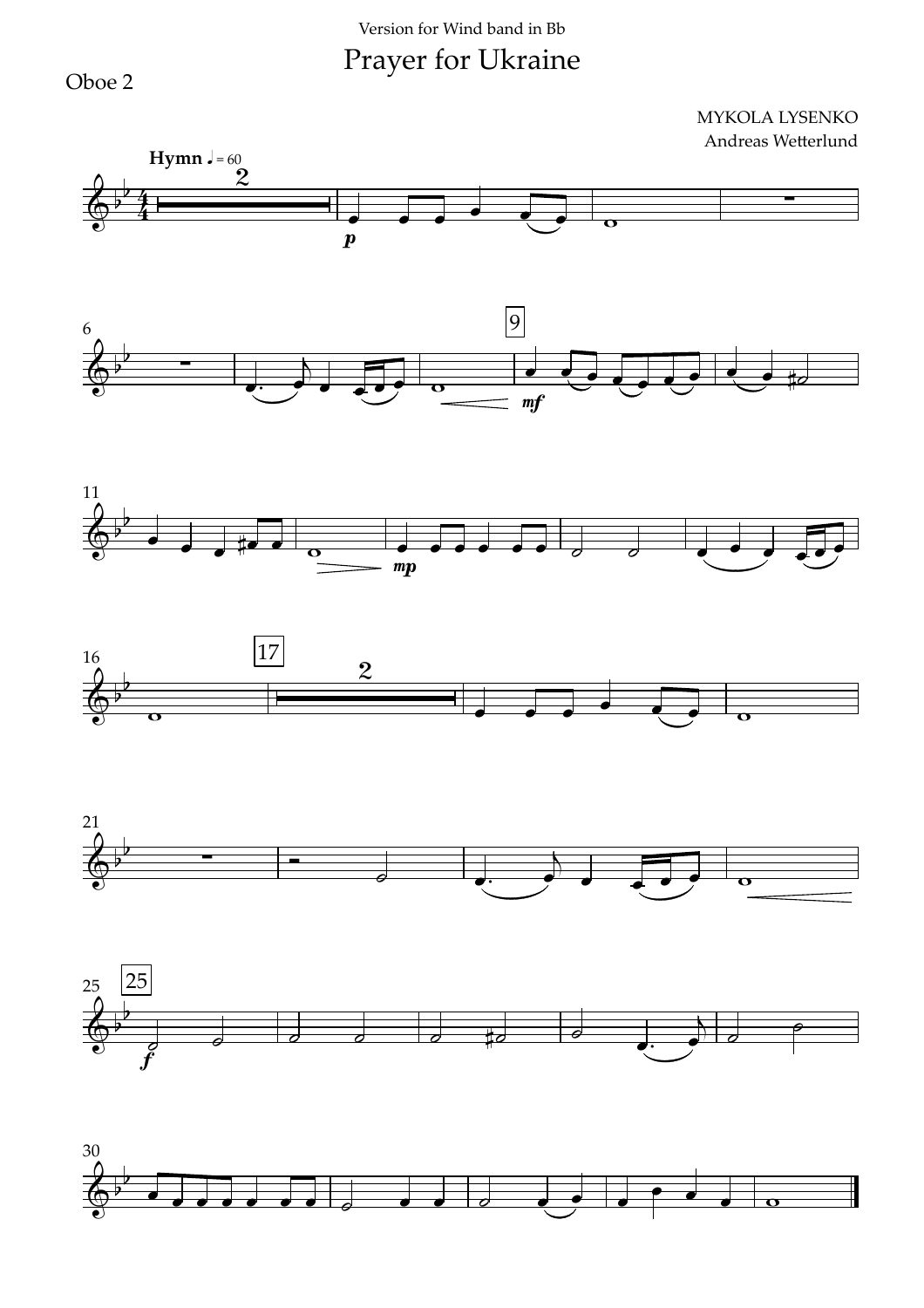Clarinet in Bb 1













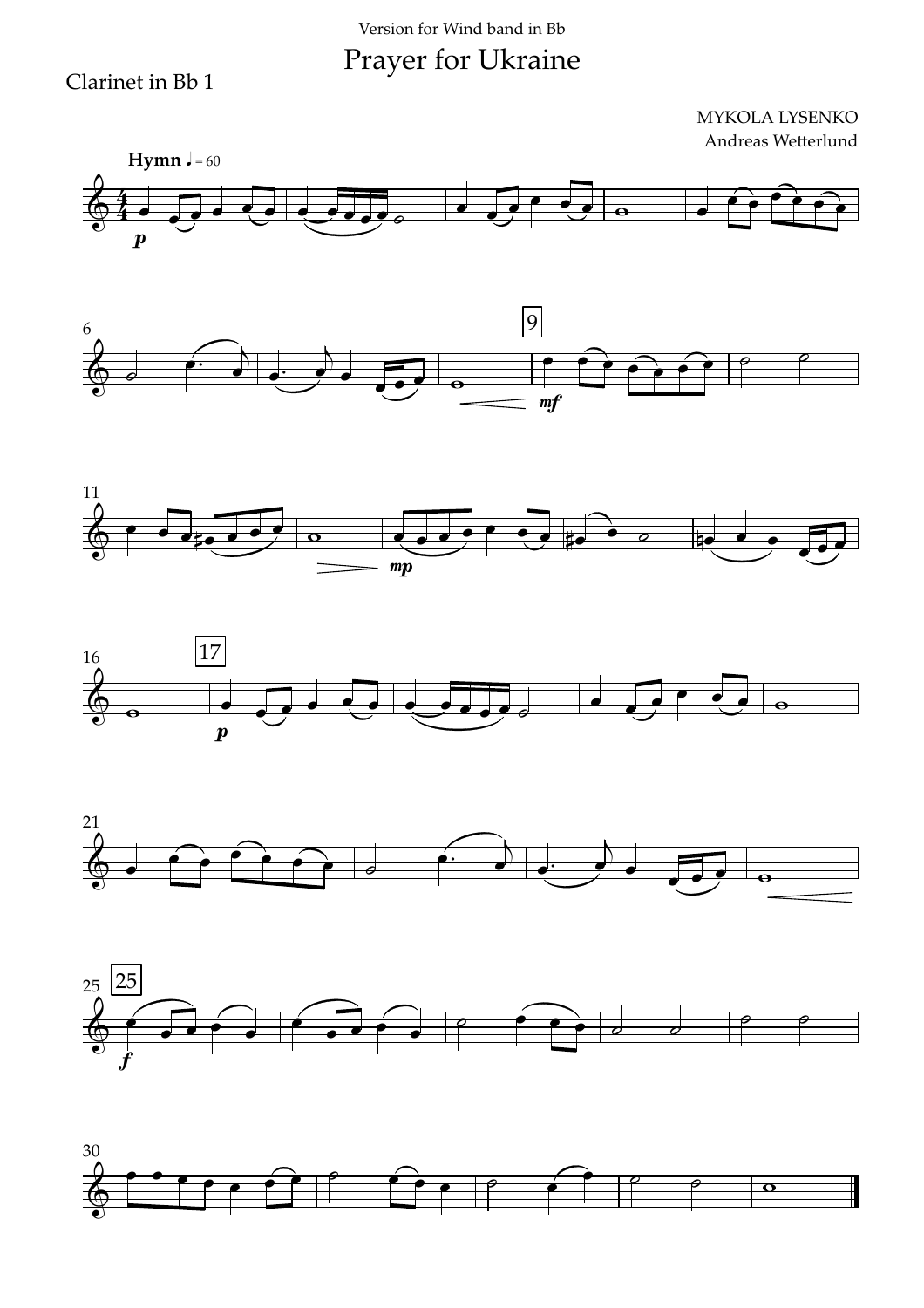Clarinet in Bb 2













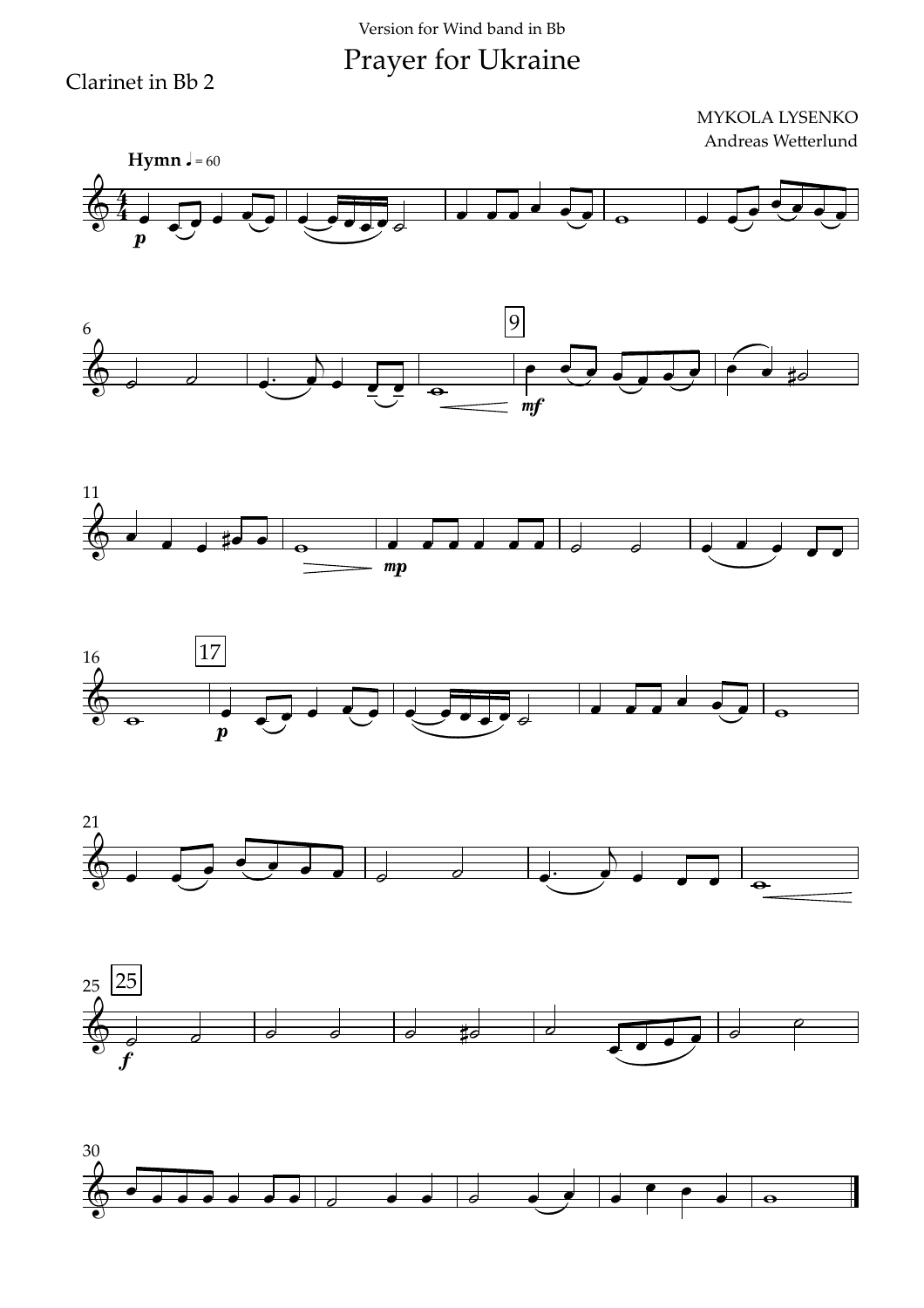

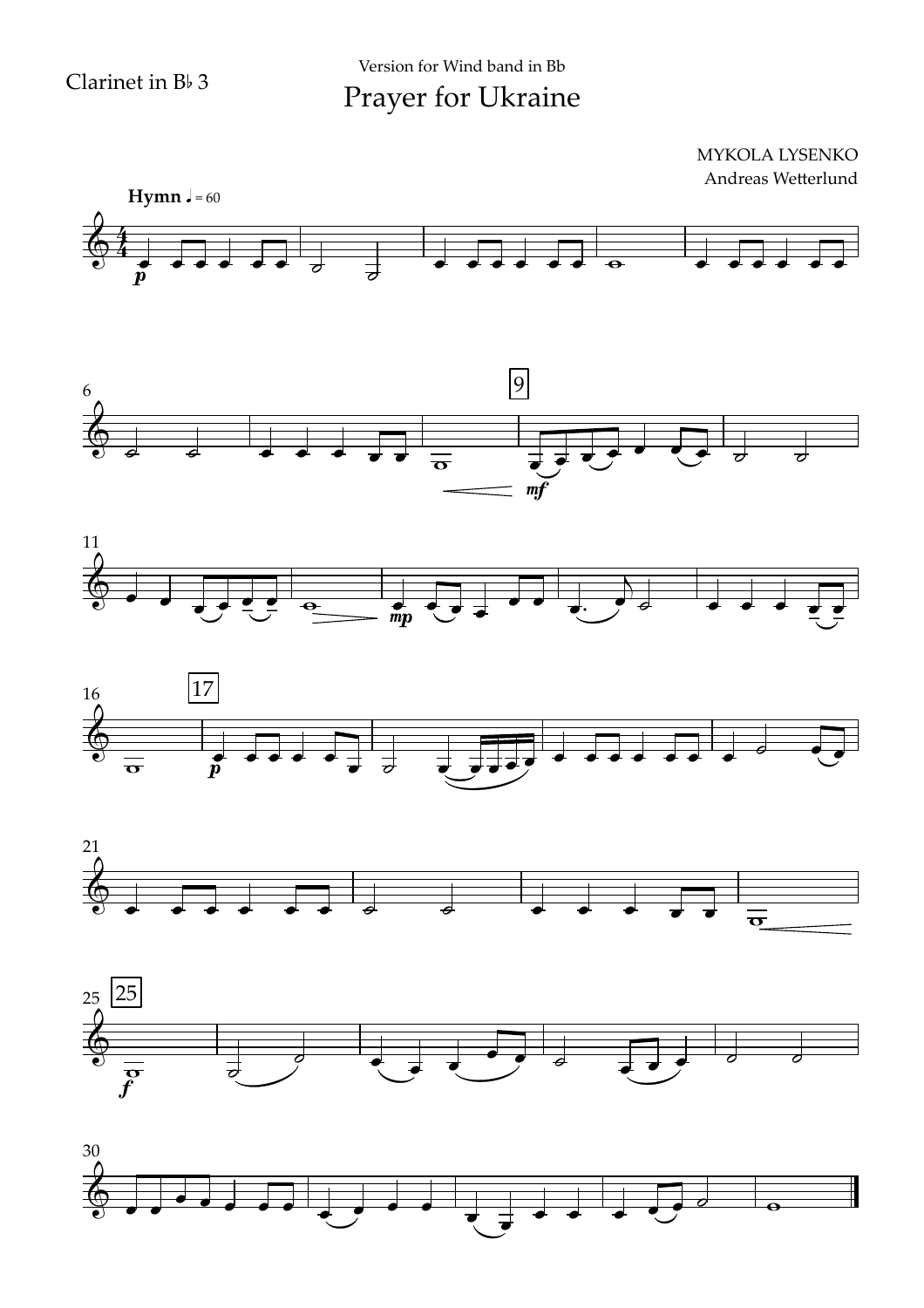#### Version for Wind band in Bb

Prayer for Ukraine

Bass Clarinet in Bb













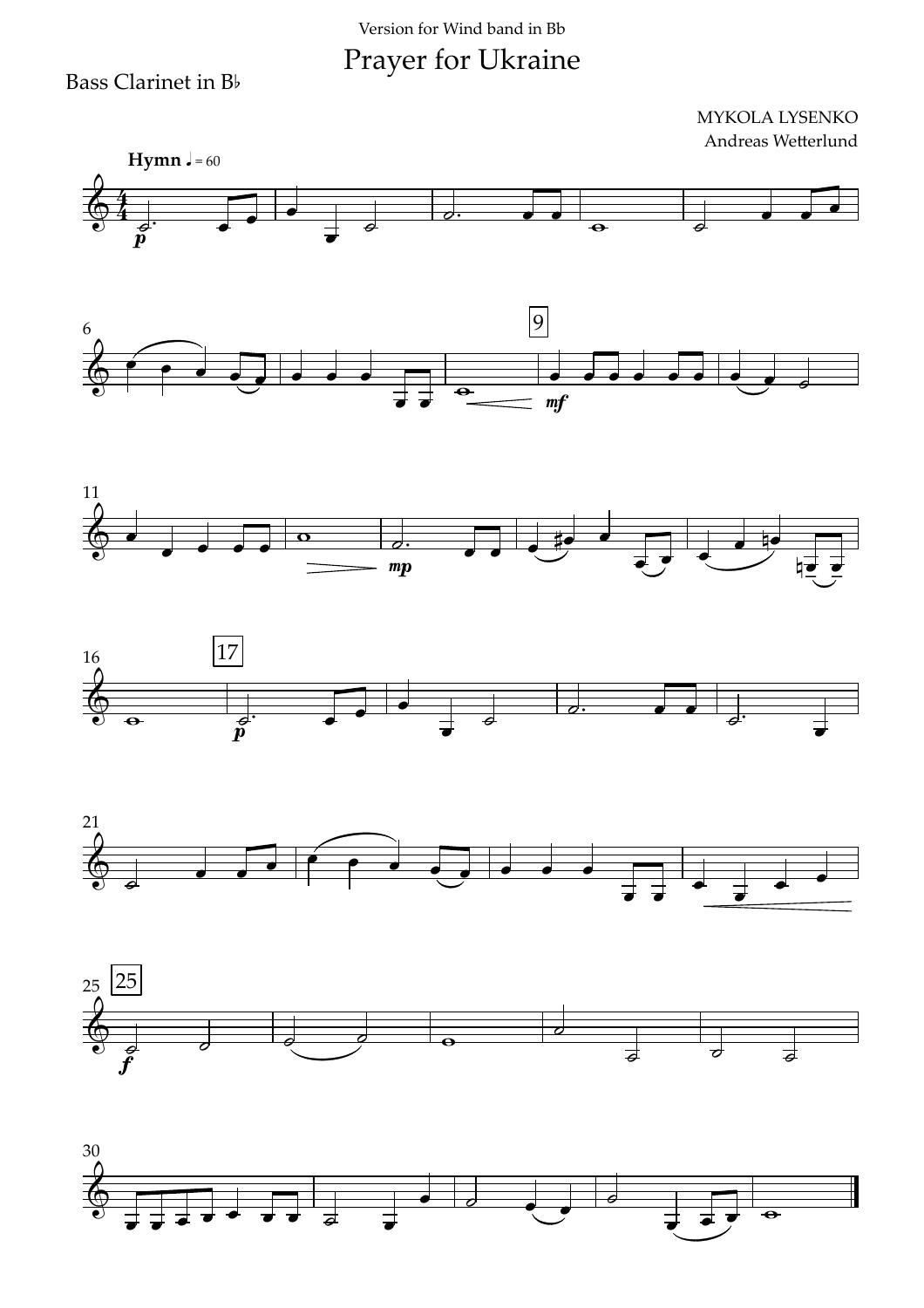











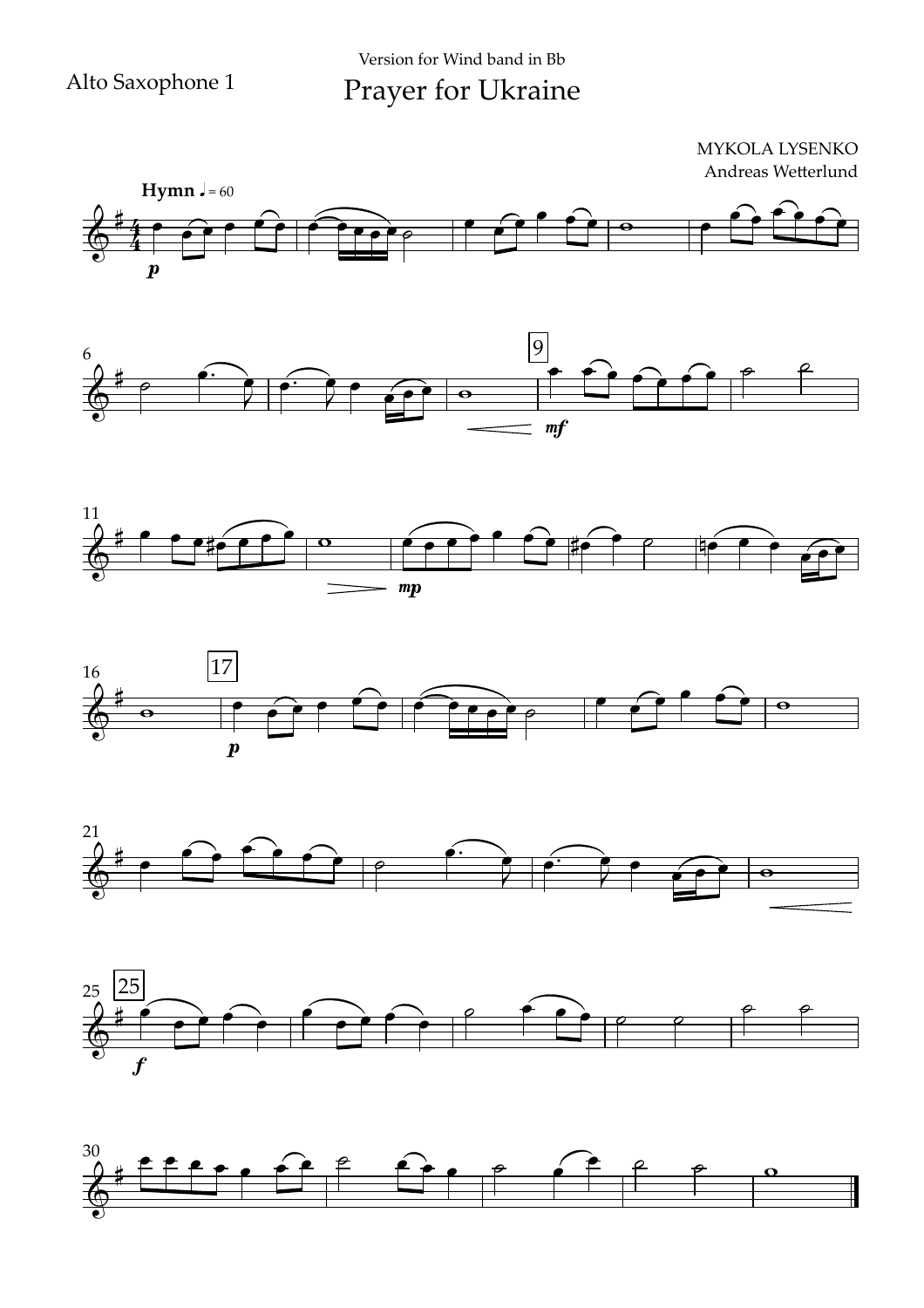











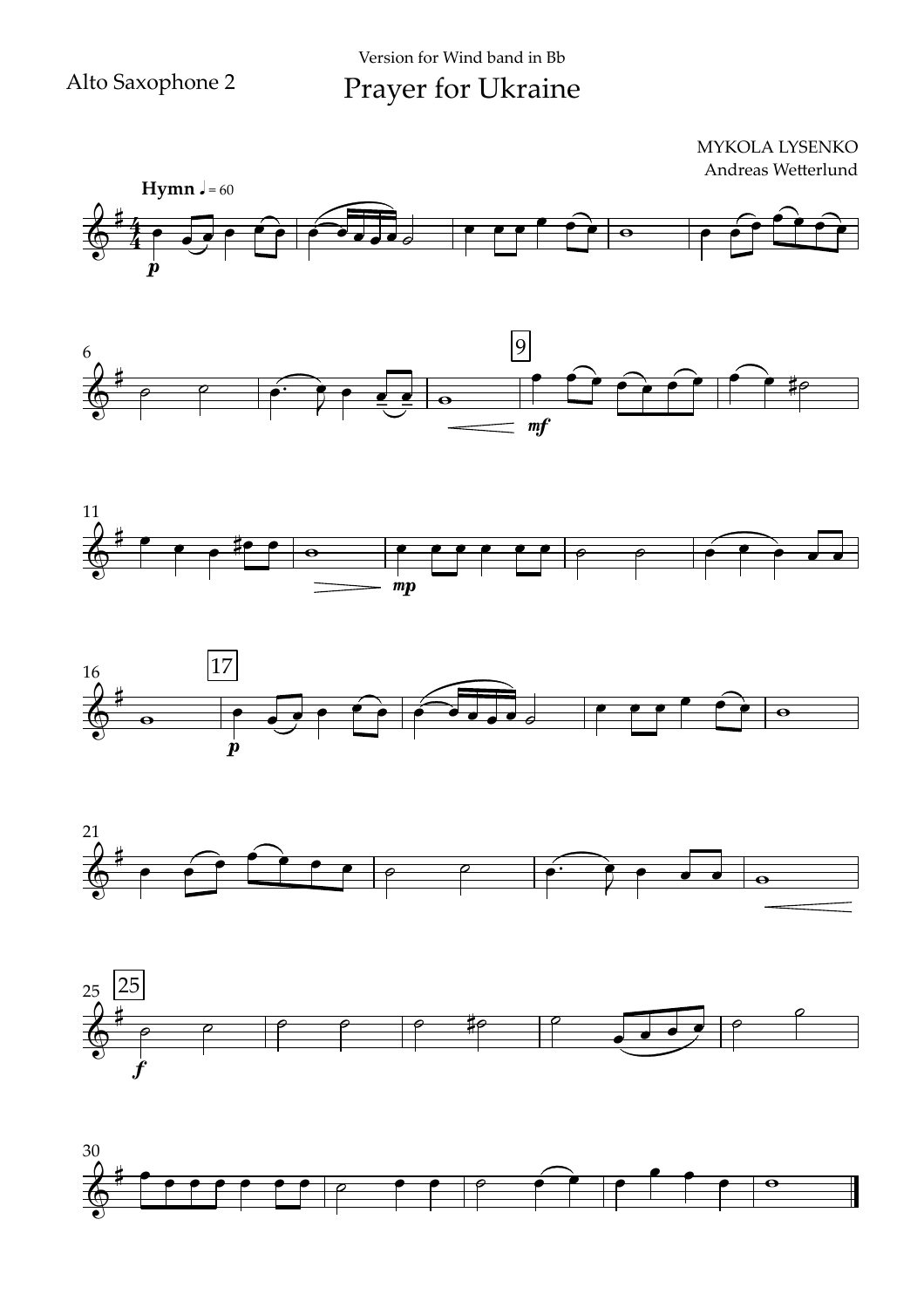#### $\boldsymbol{p}$ **Hymn**  $J = 60$  $64 - 6$ MYKOLA LYSENKO Andreas Wetterlund œ œ œ œ œ œ ˙ ˙ œ œ œ œ œ œ w œ œ œ œ œ œ











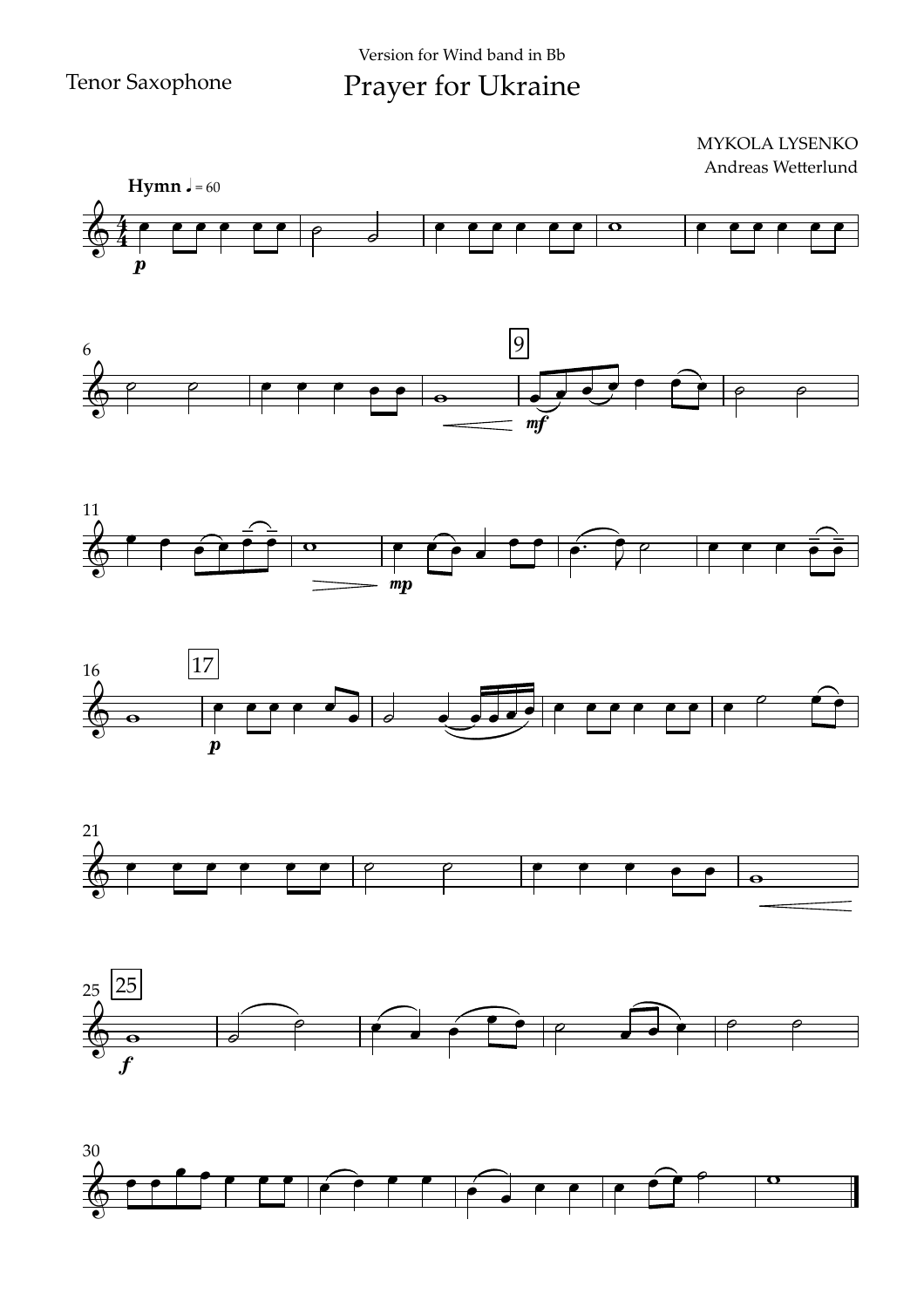#### Version for Wind band in Bb

Prayer for Ukraine

#### Baritone Saxophone













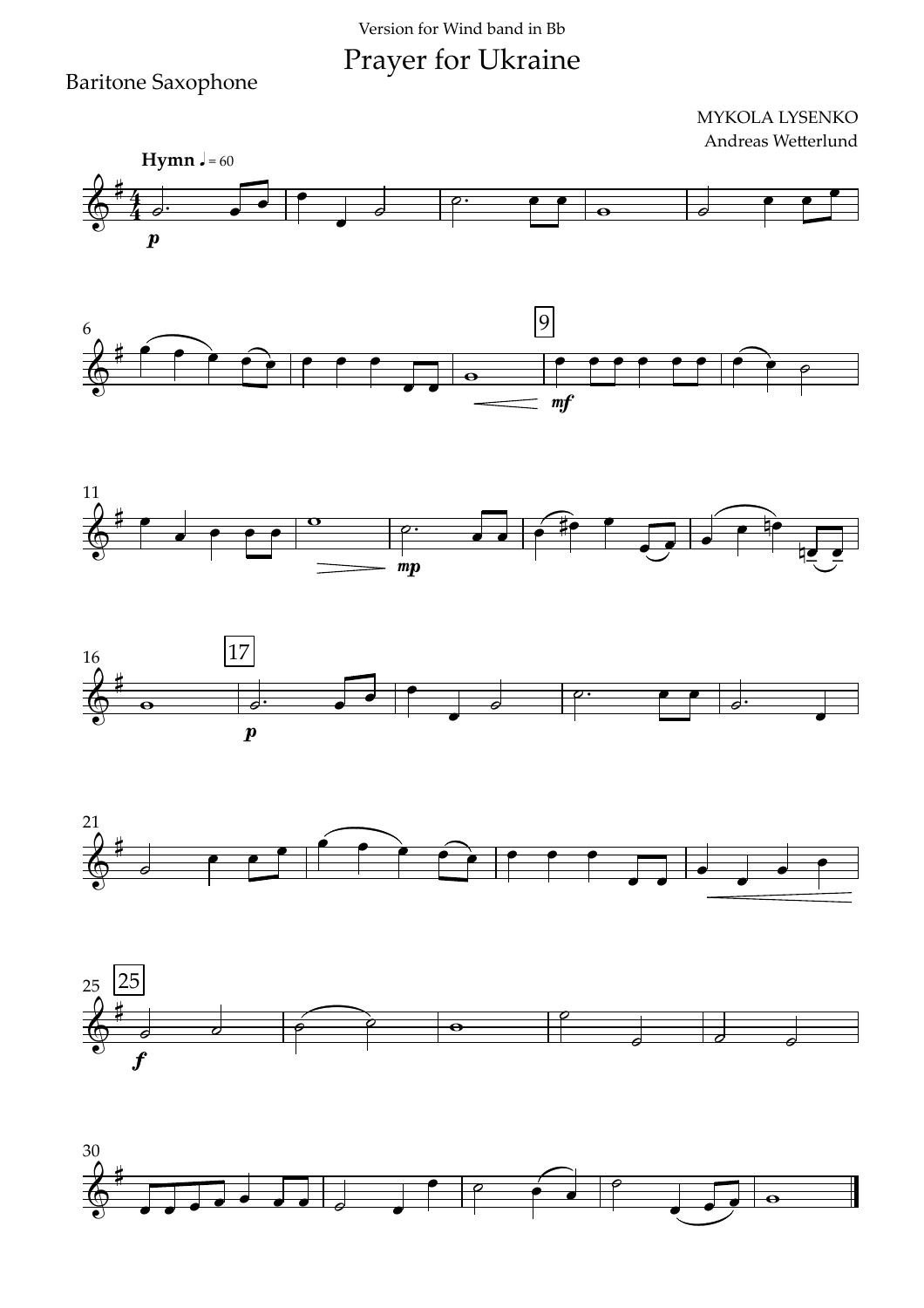Bassoon 1













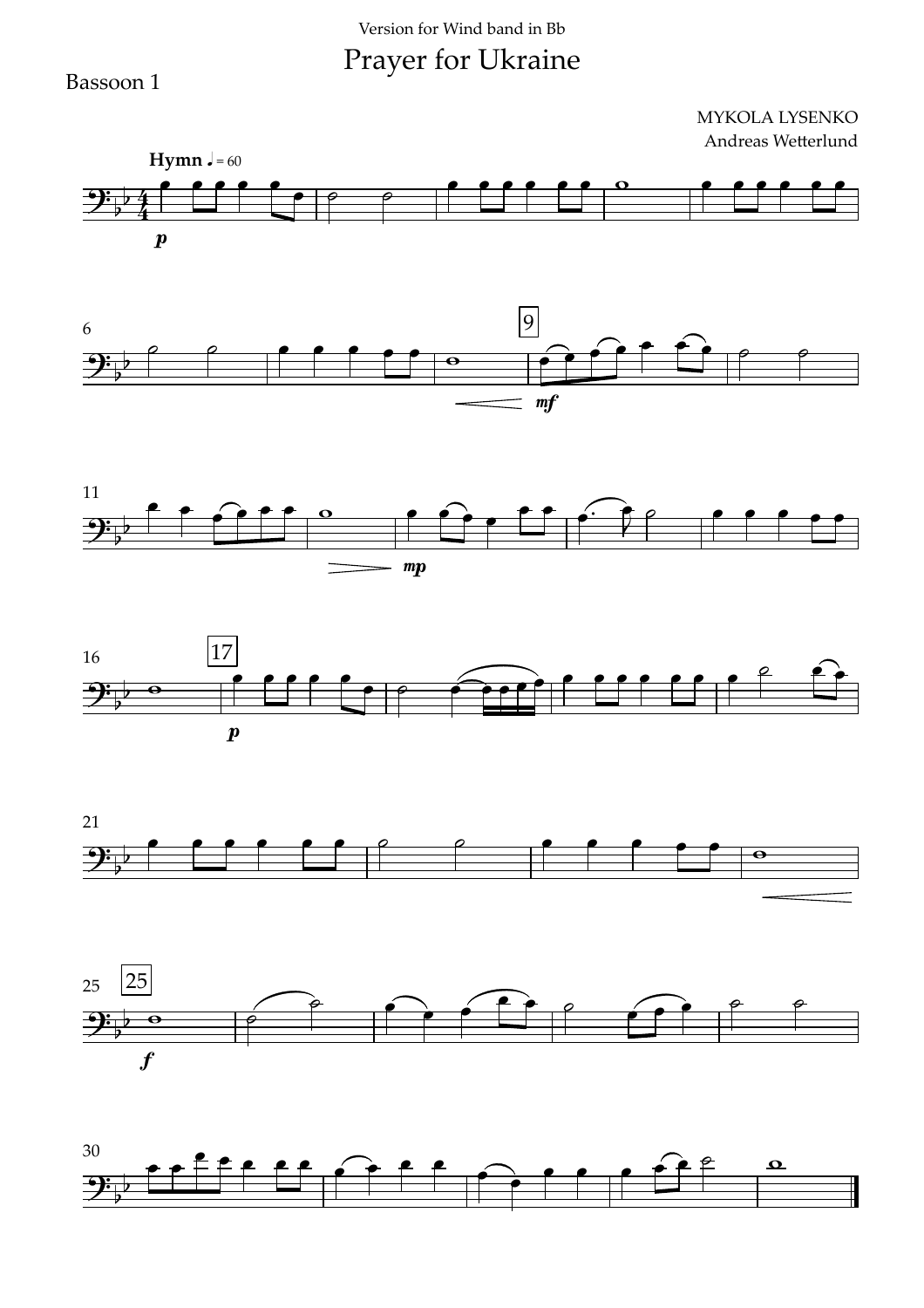Bassoon 2













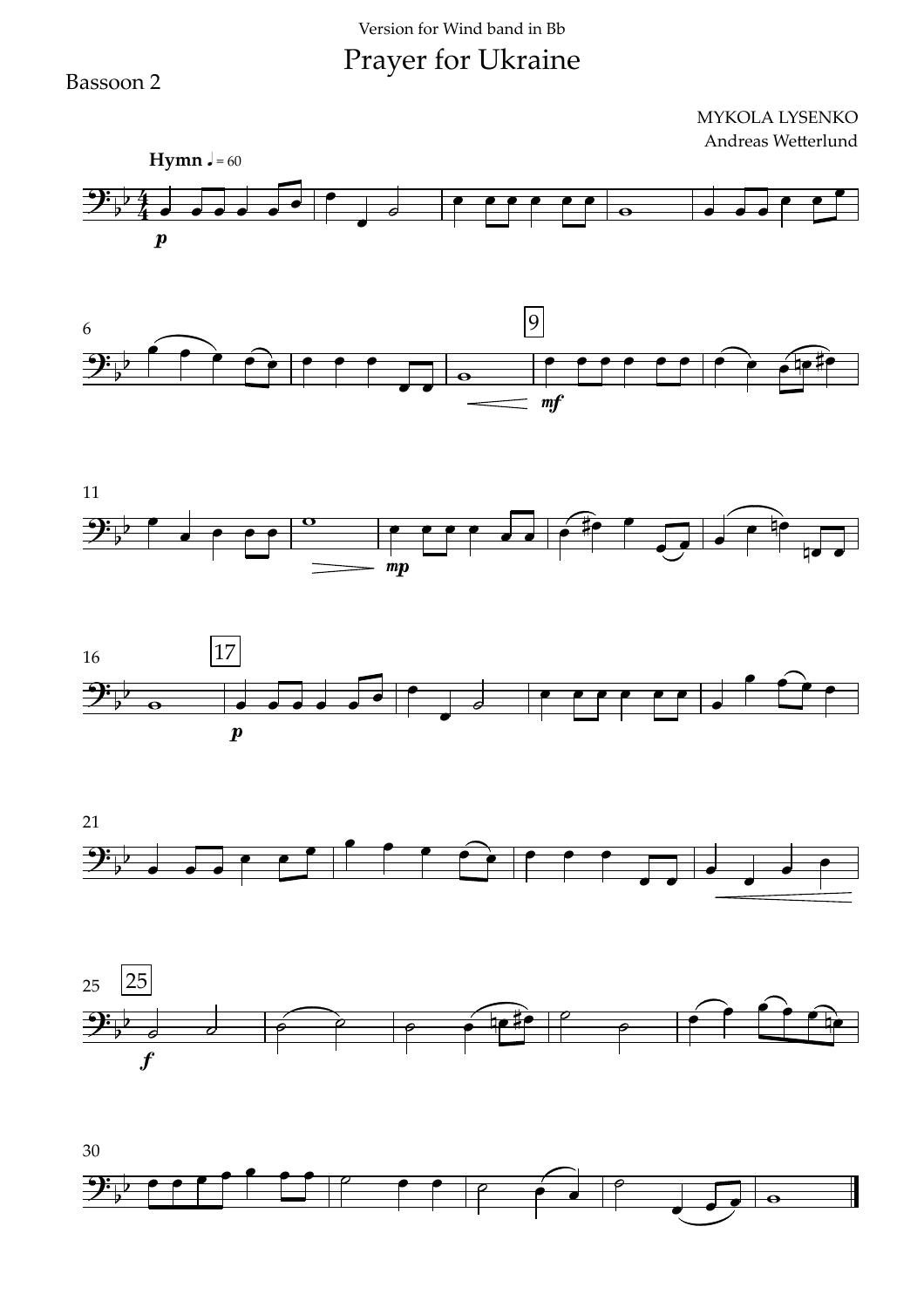Horn in F 1

MYKOLA LYSENKO Andreas Wetterlund





mf





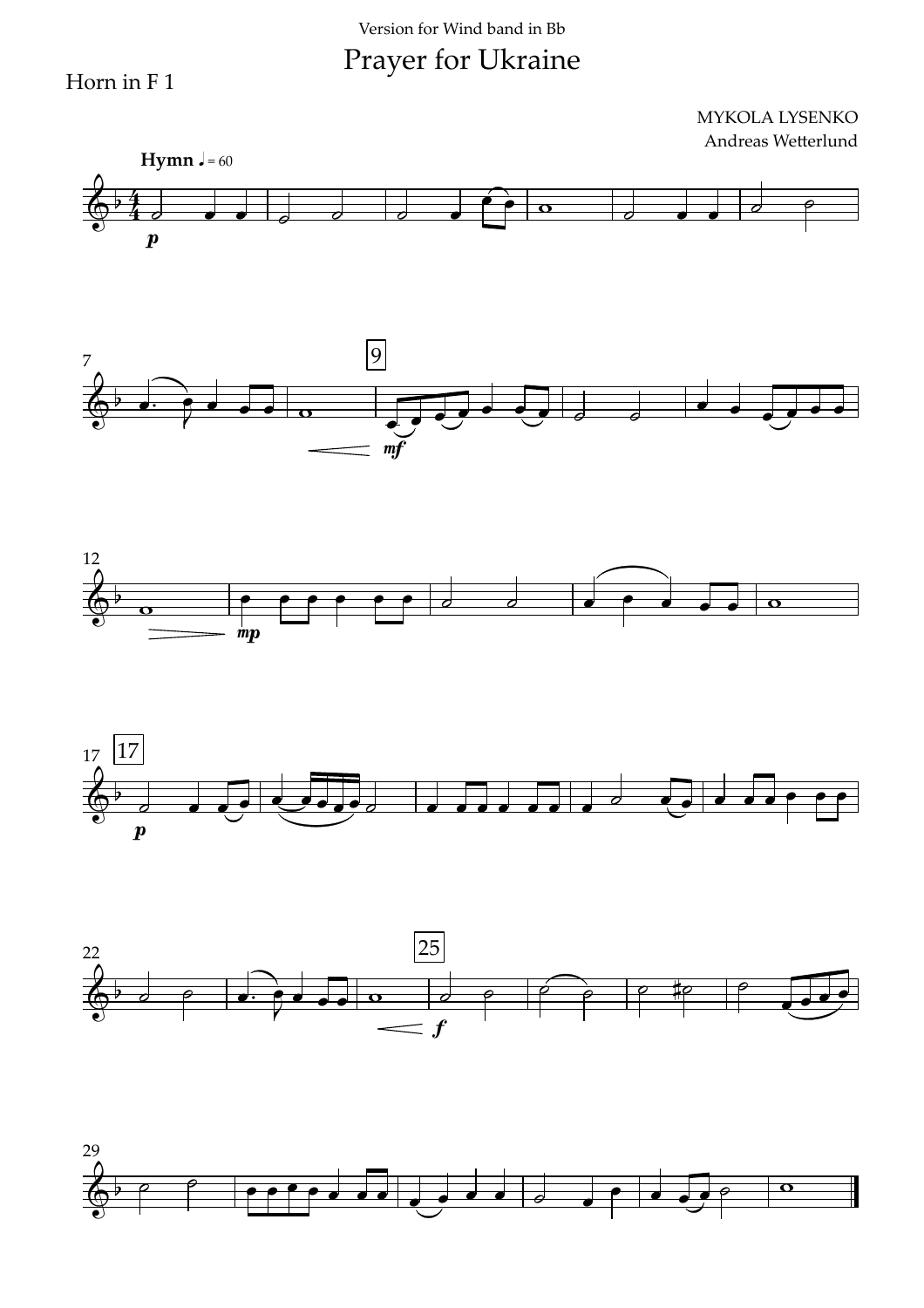Horn in F 2







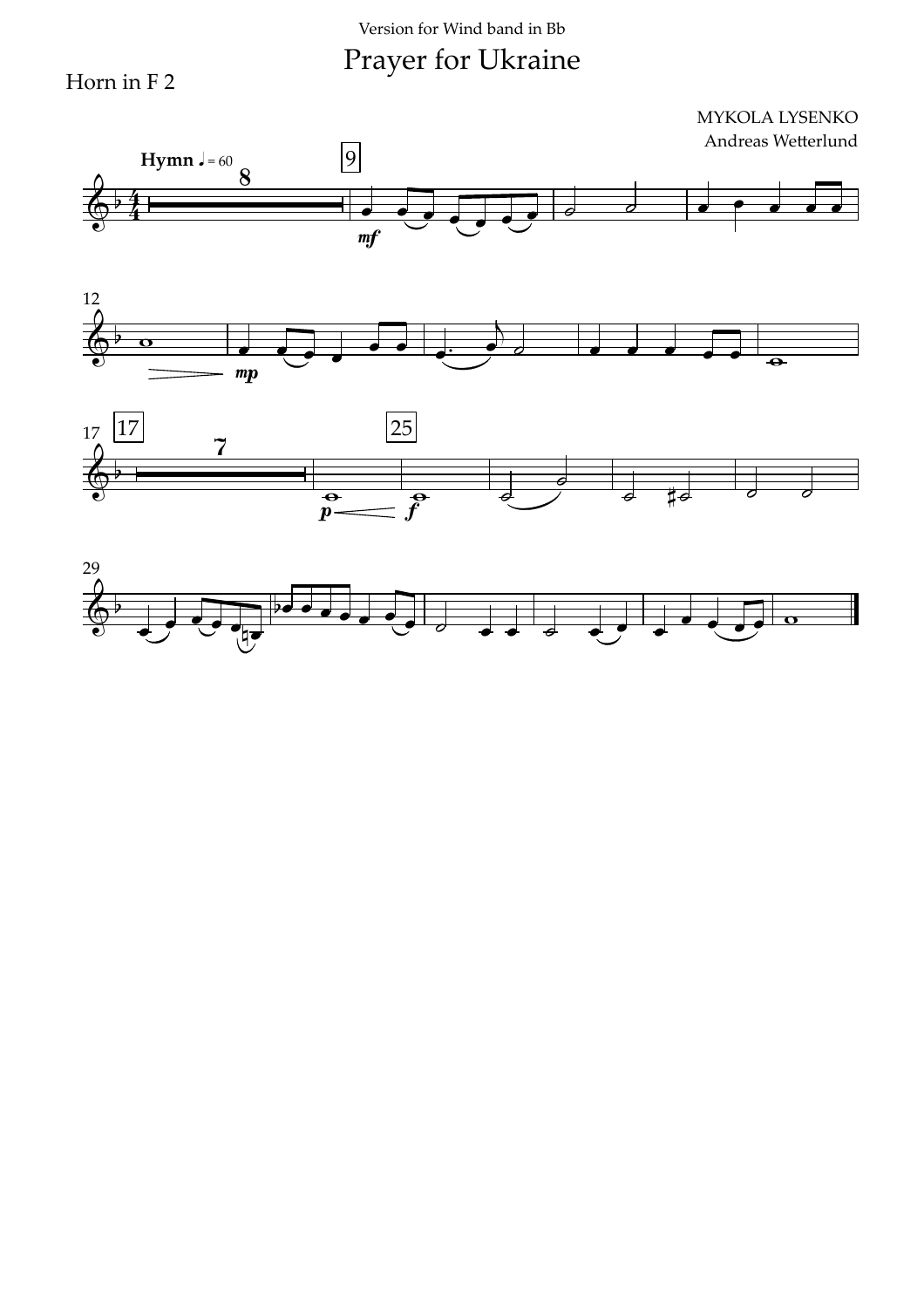#### Version for Wind band in Bb

Prayer for Ukraine

Horn in F 3











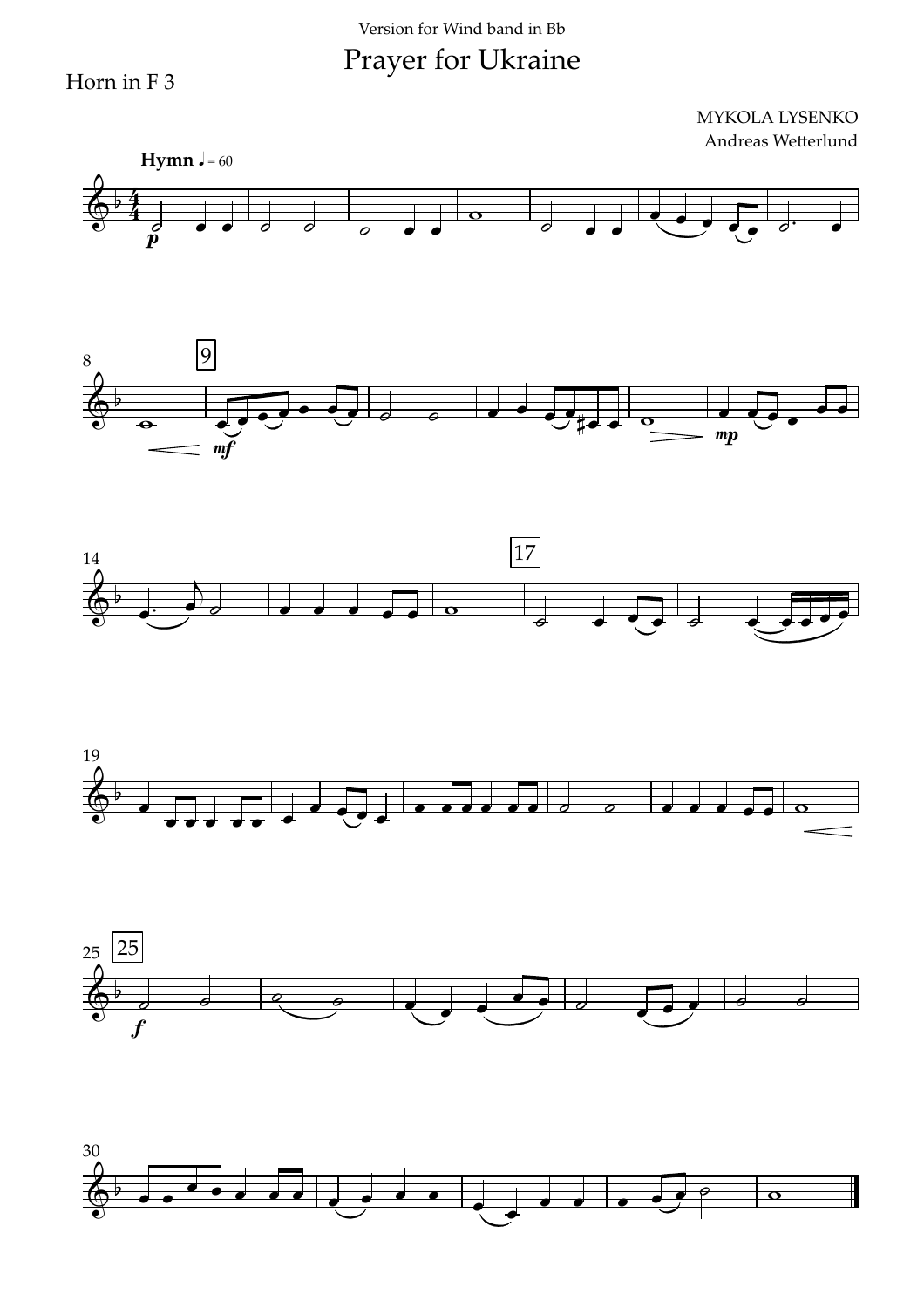Horn in F 4







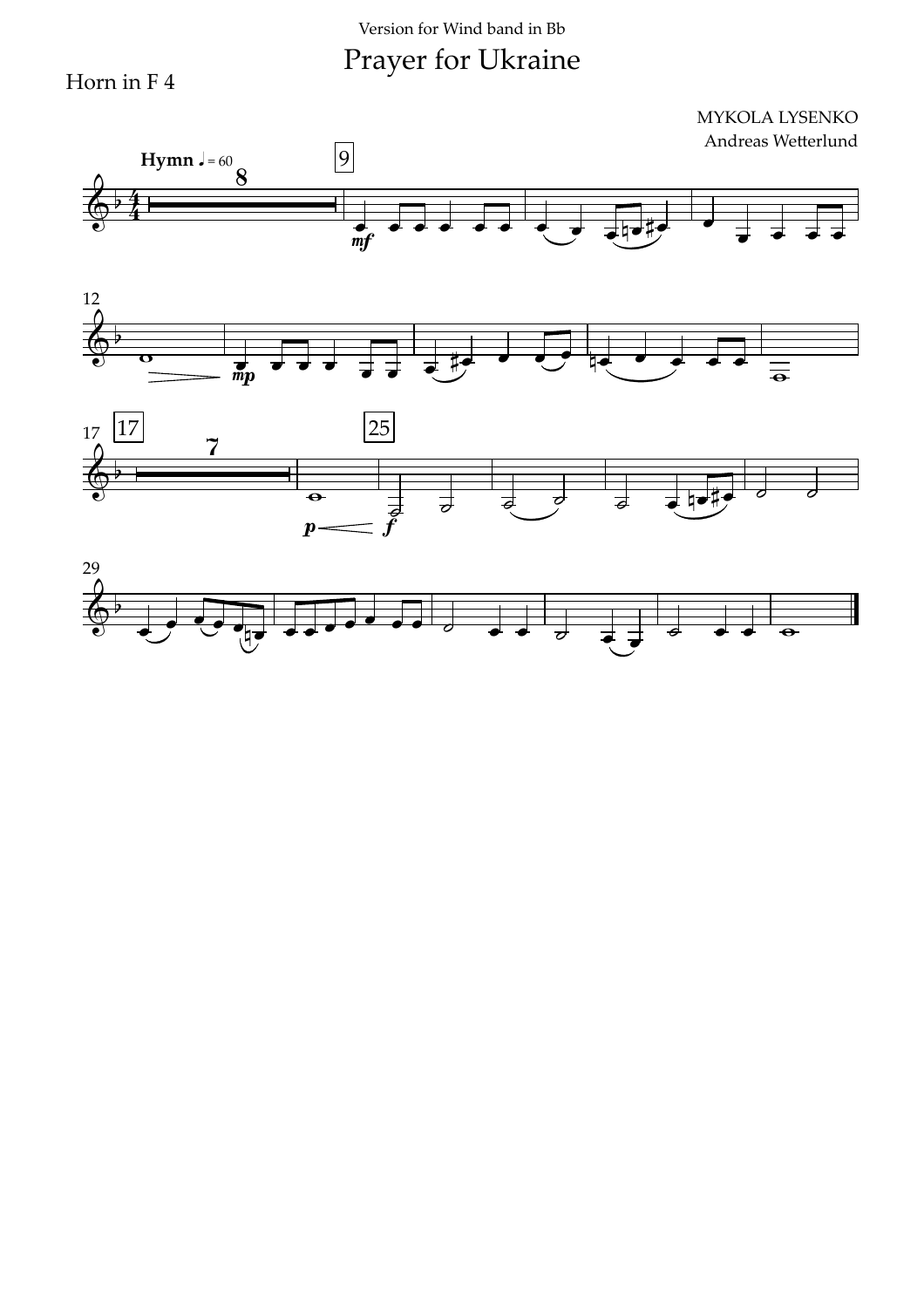Trumpet in B<sub>b</sub> 1













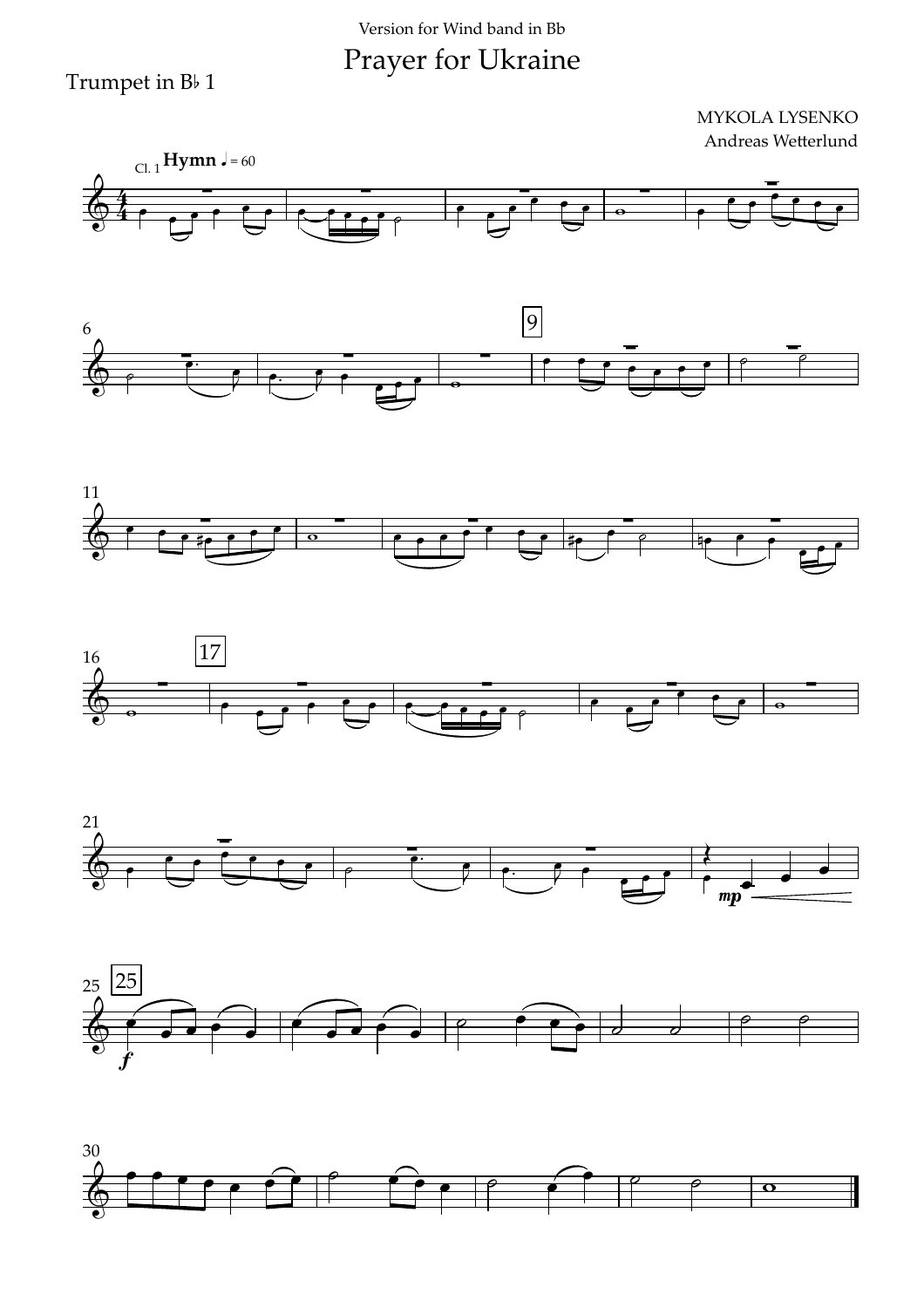Prayer for Ukraine Version for Wind band in Bb











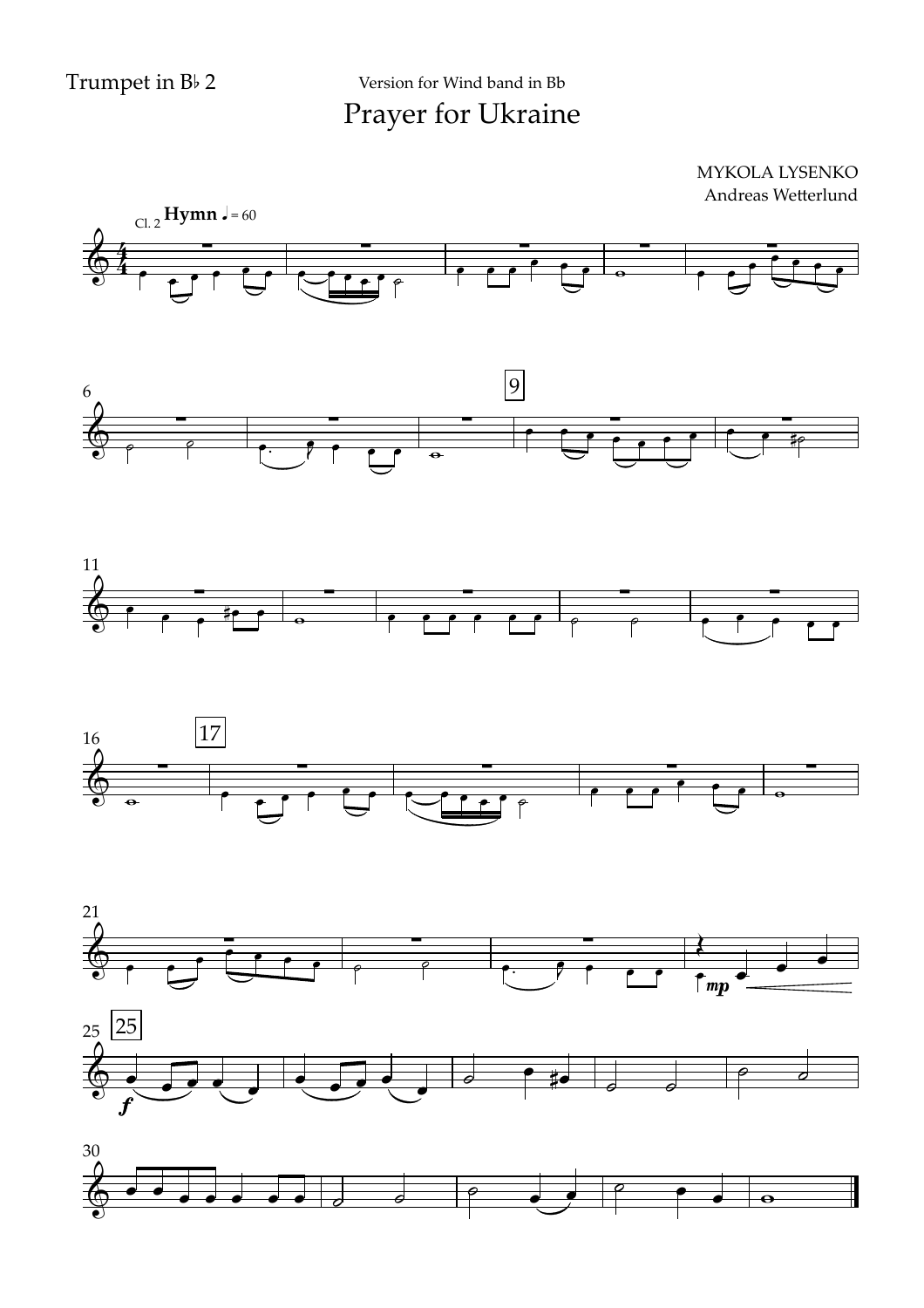### Trumpet in  $B\nmid 3$

# Prayer for Ukraine

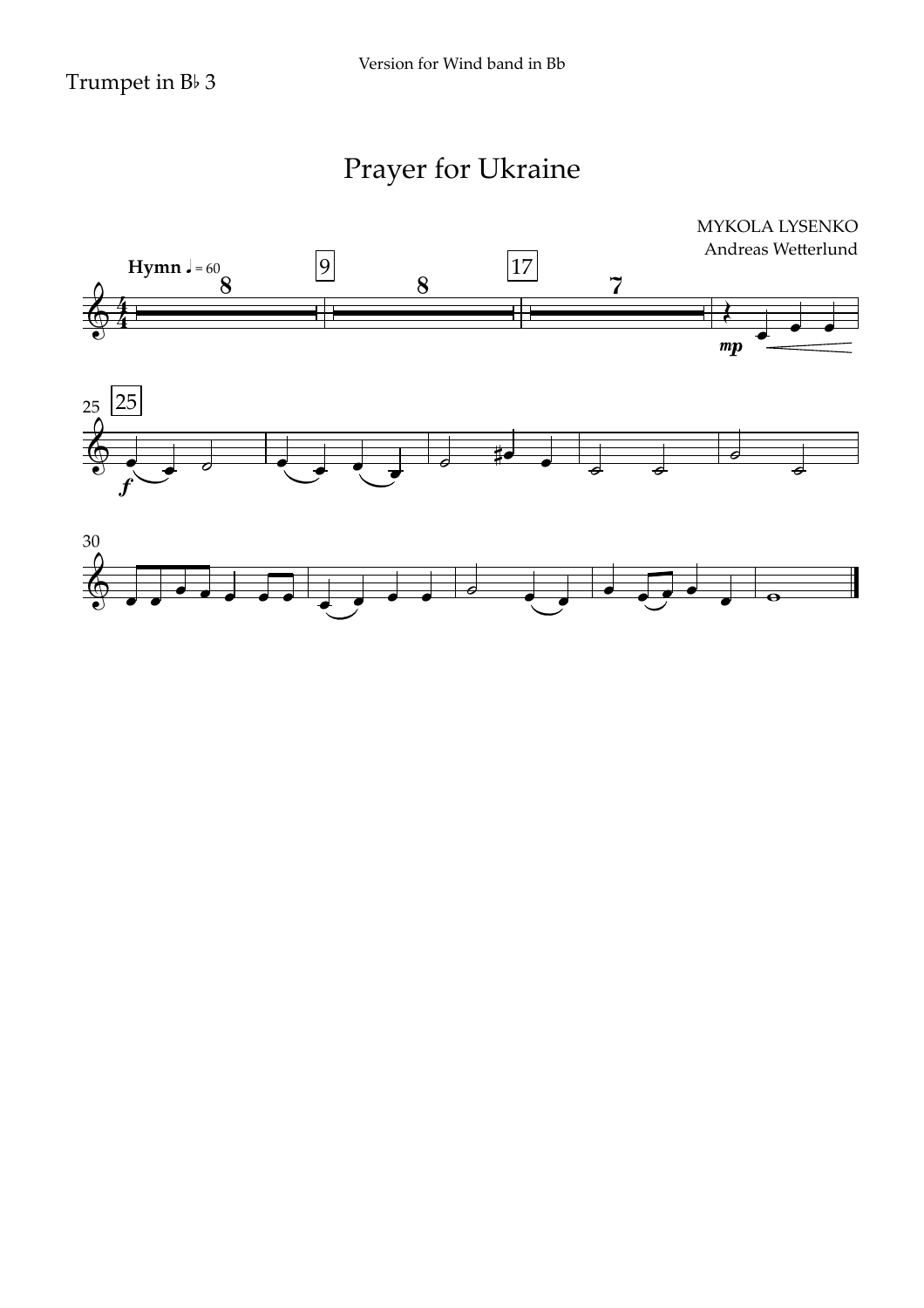Prayer for Ukraine Version for Wind band in Bb







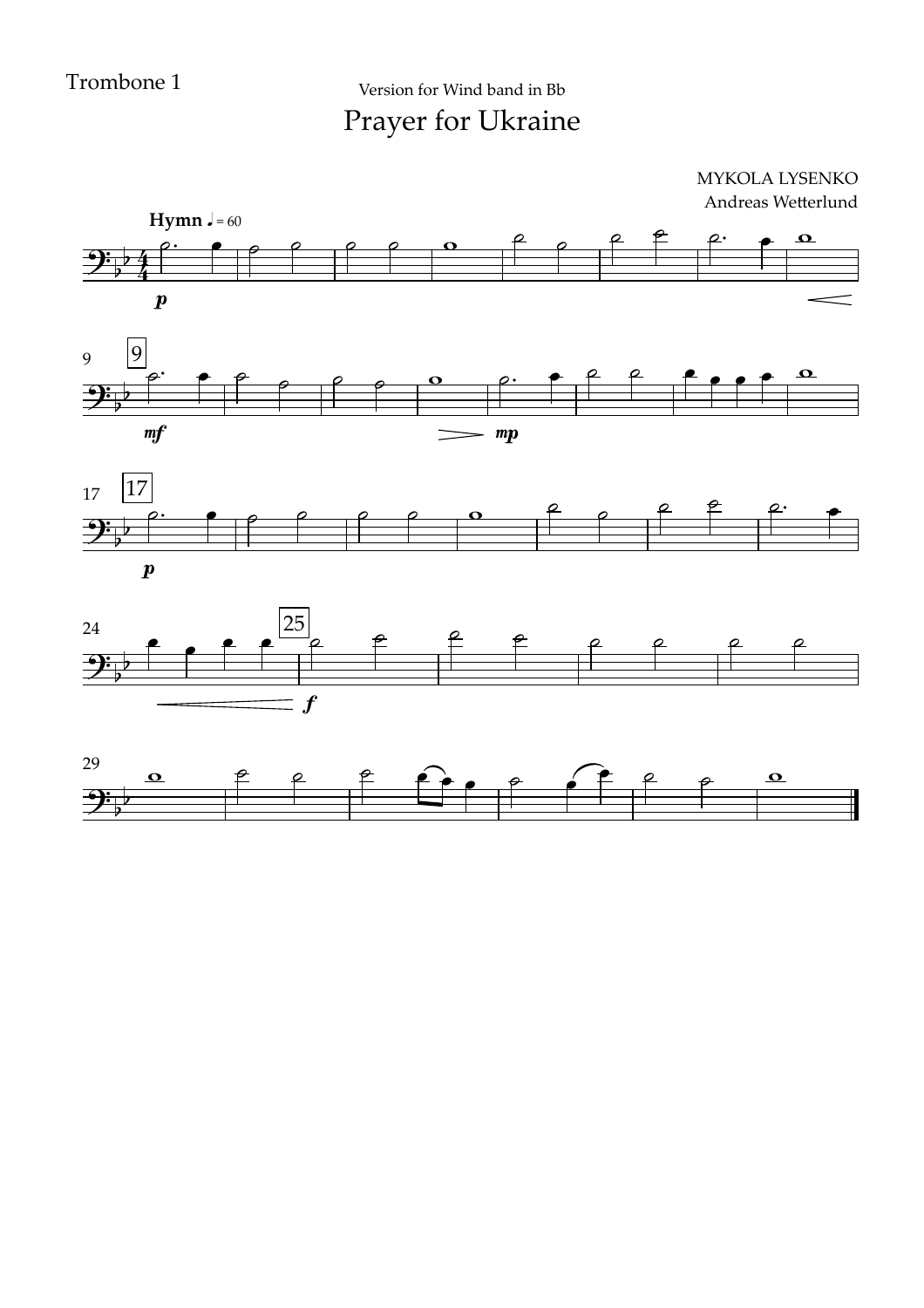





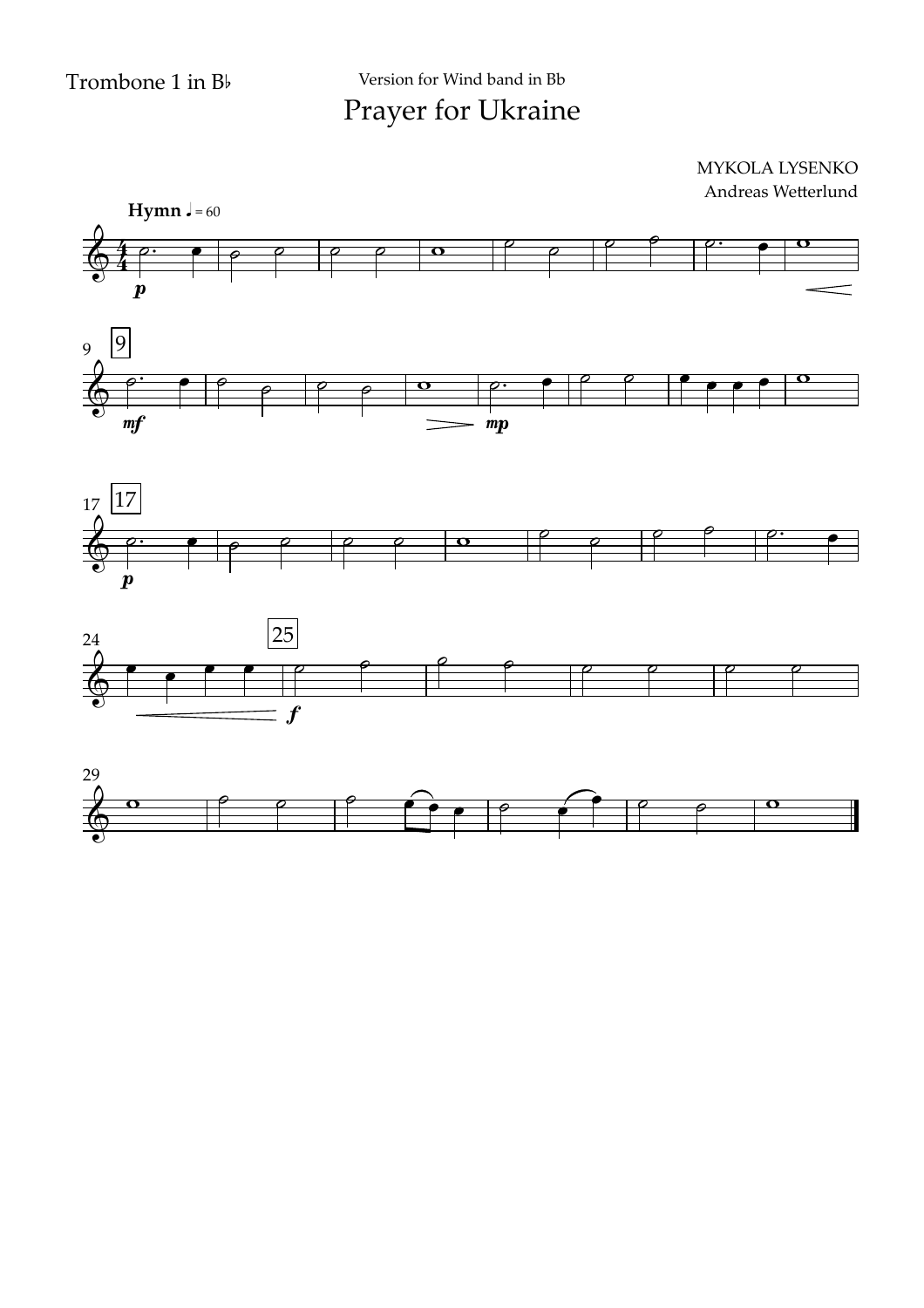





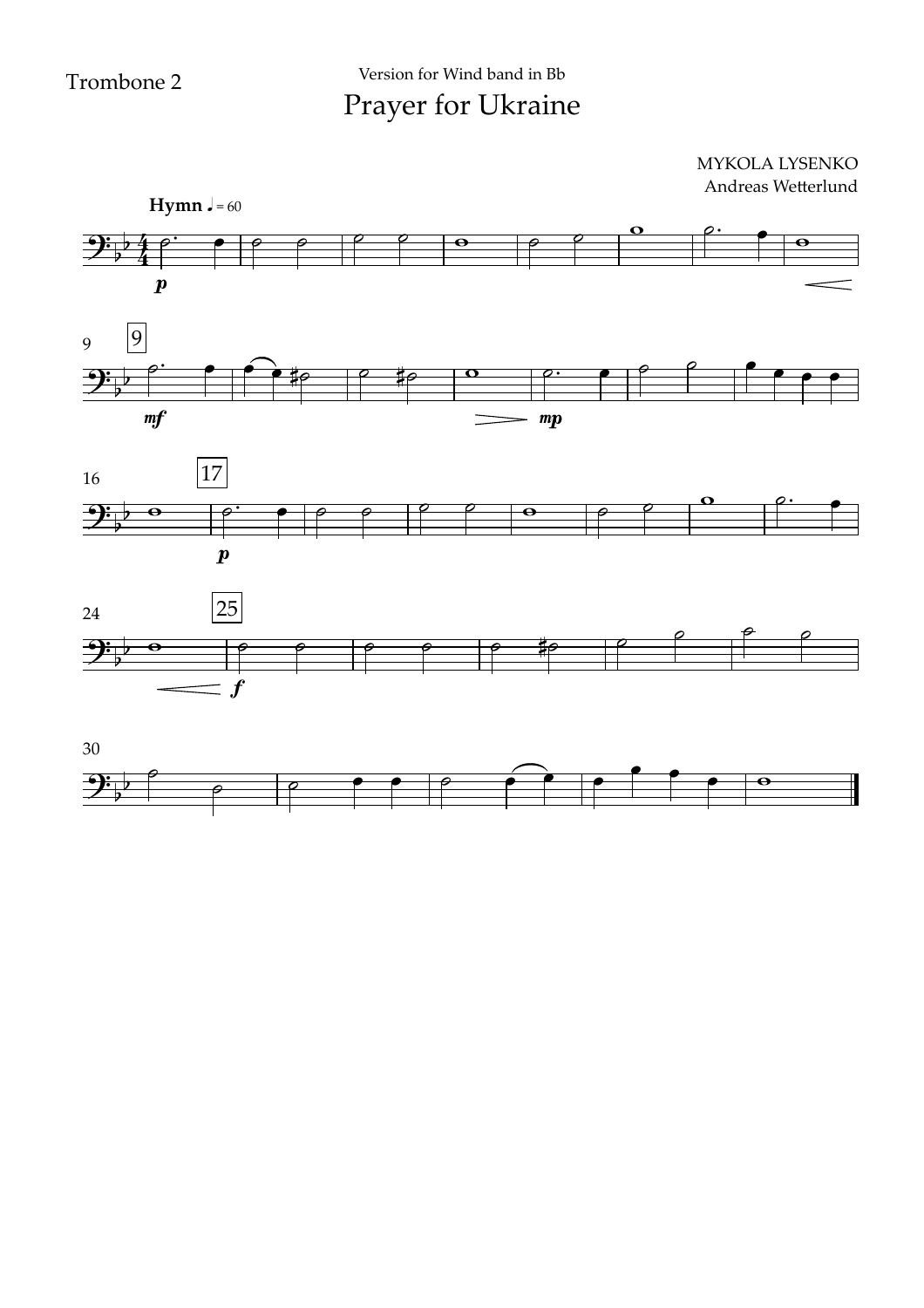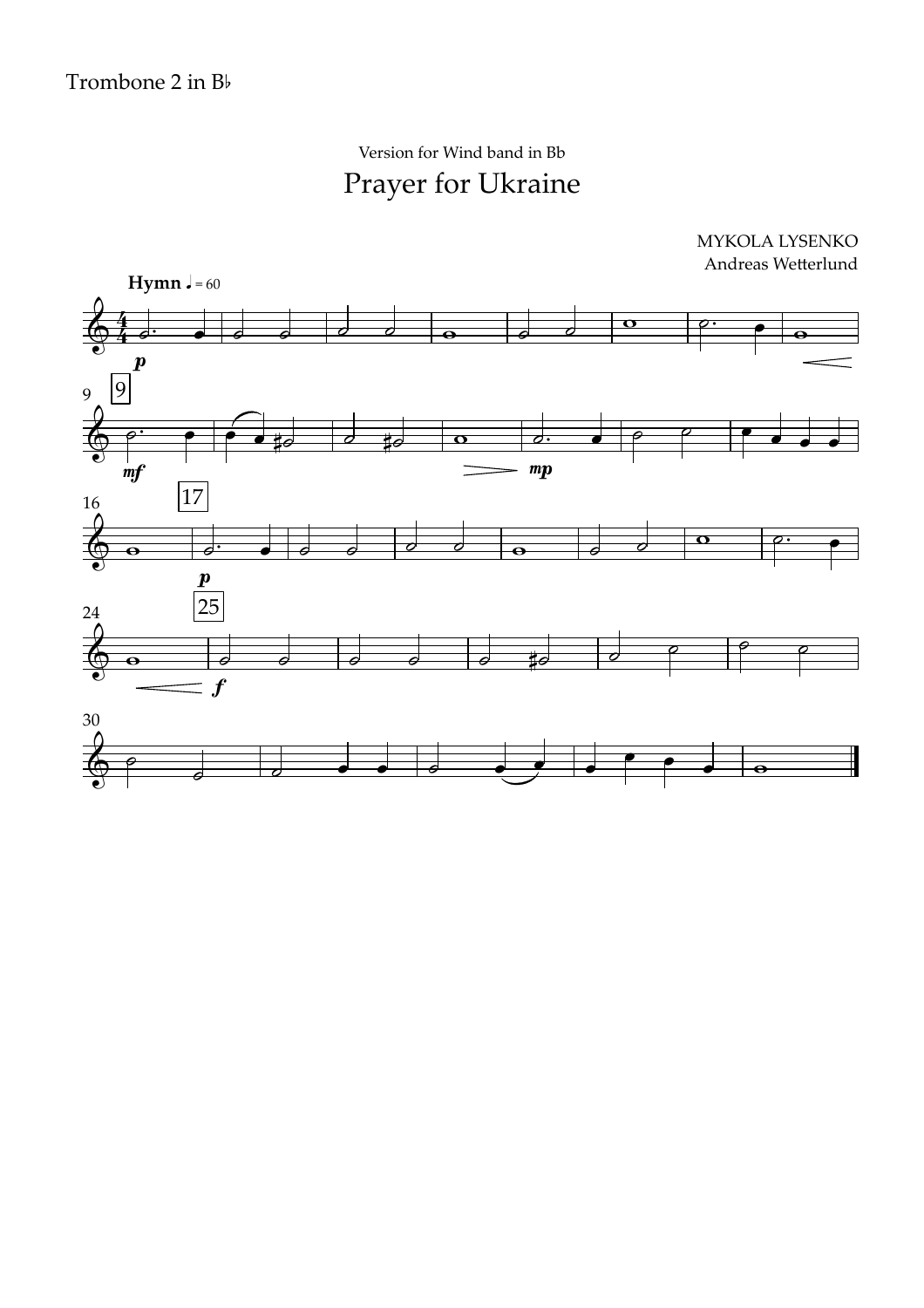#### $\boldsymbol{p}$ **Hymn**  $J = 60$ 8 9  $9:74$  $\frac{24}{1}$  $\frac{1}{2}$ MYKOLA LYSENKO Andreas Wetterlund  $\theta$   $\theta$  $\begin{array}{c} \bullet \ \bullet \ \bullet \end{array}$  $\circ$  $\overline{w}$   $\overline{w}$   $\overline{w}$   $\overline{w}$   $\overline{w}$   $\overline{w}$   $\overline{w}$   $\overline{w}$   $\overline{w}$   $\overline{w}$   $\overline{w}$   $\overline{w}$   $\overline{w}$   $\overline{w}$   $\overline{w}$   $\overline{w}$   $\overline{w}$   $\overline{w}$   $\overline{w}$   $\overline{w}$   $\overline{w}$   $\overline{w}$   $\overline{w}$   $\overline{w}$   $\overline{$  $e$   $e^+$   $e^$  $e$   $e$   $e$   $e$   $e$   $e$   $e$   $e$







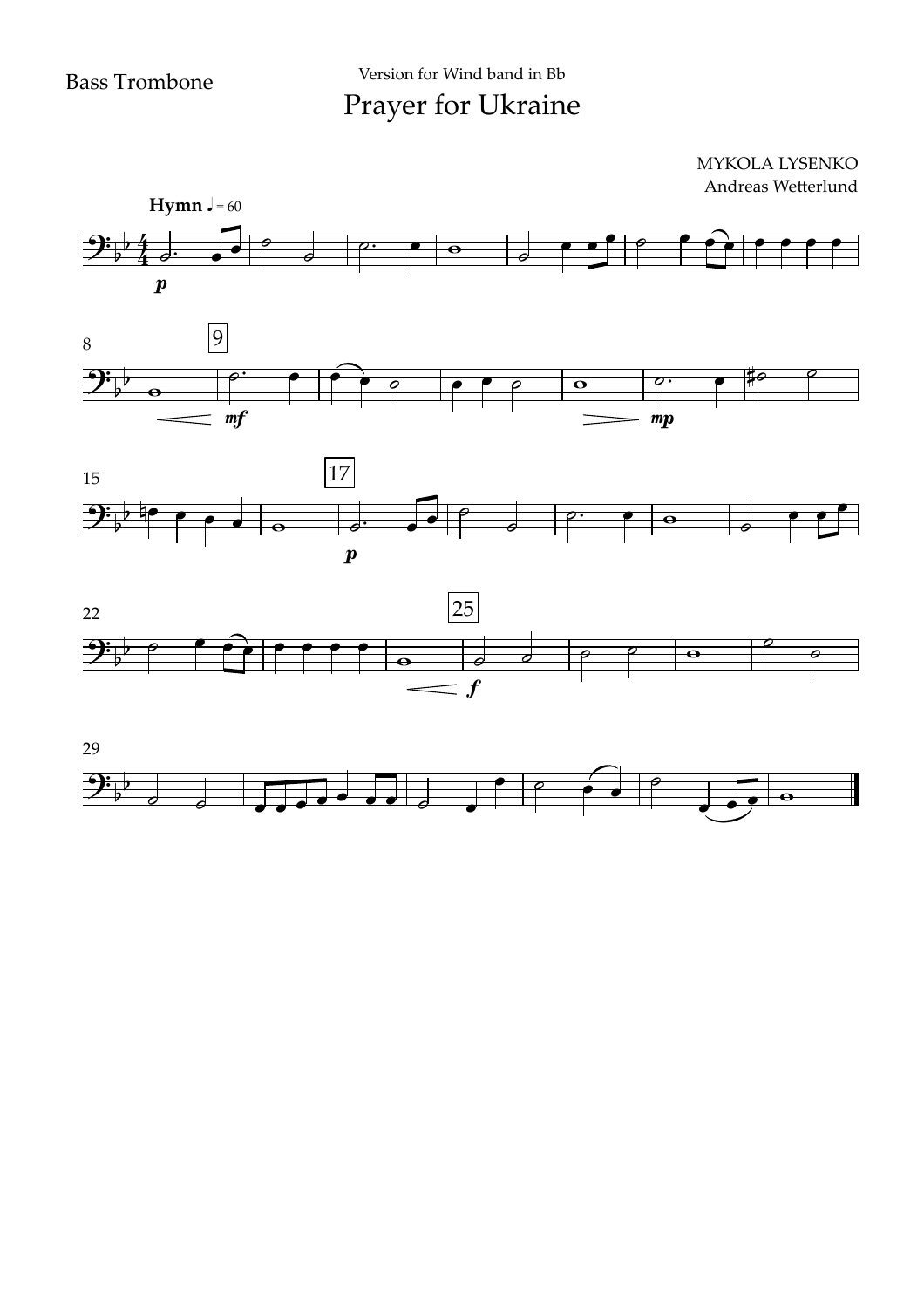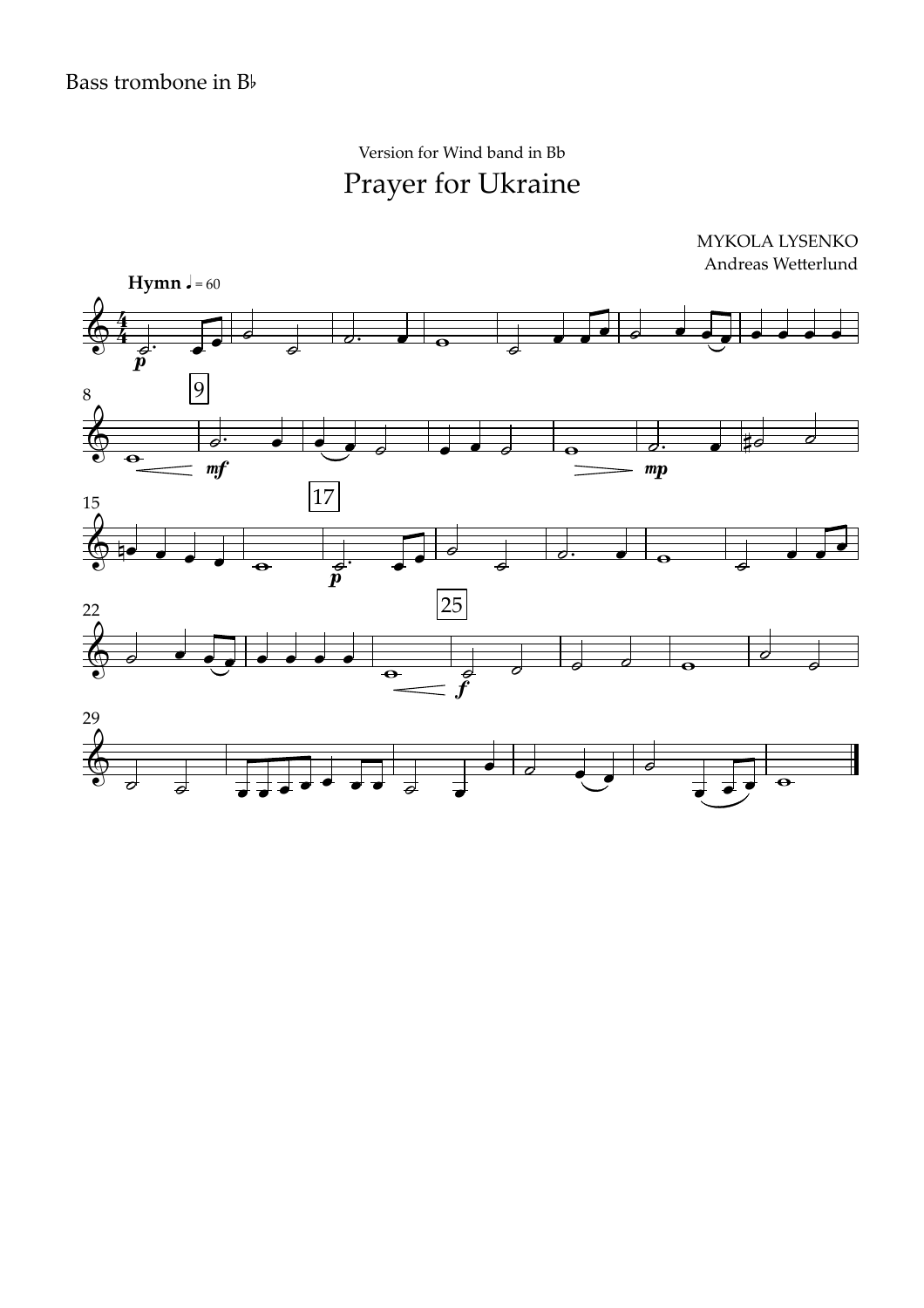Prayer for Ukraine Version for Wind band in Bb











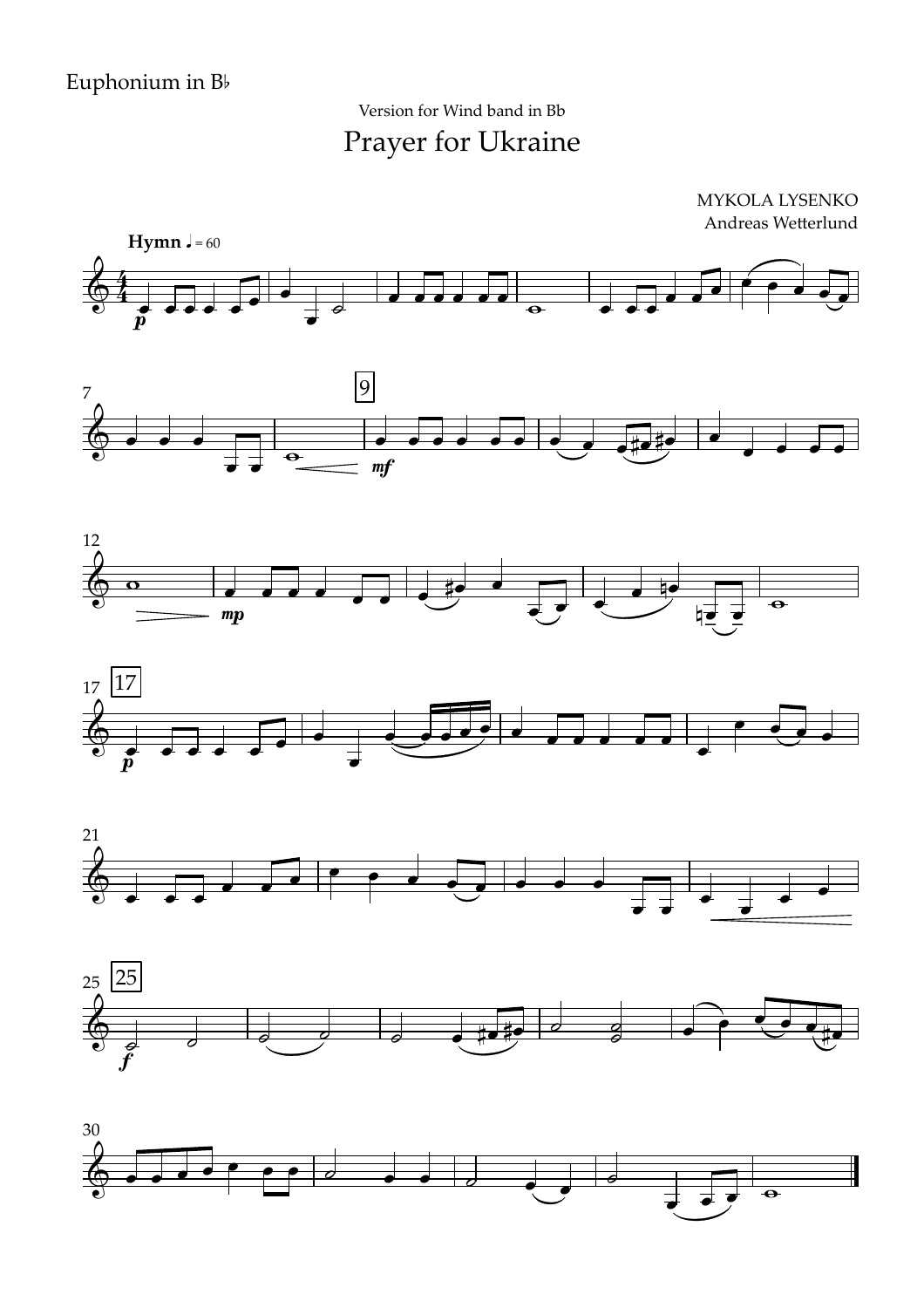MYKOLA LYSENKO Andreas Wetterlund











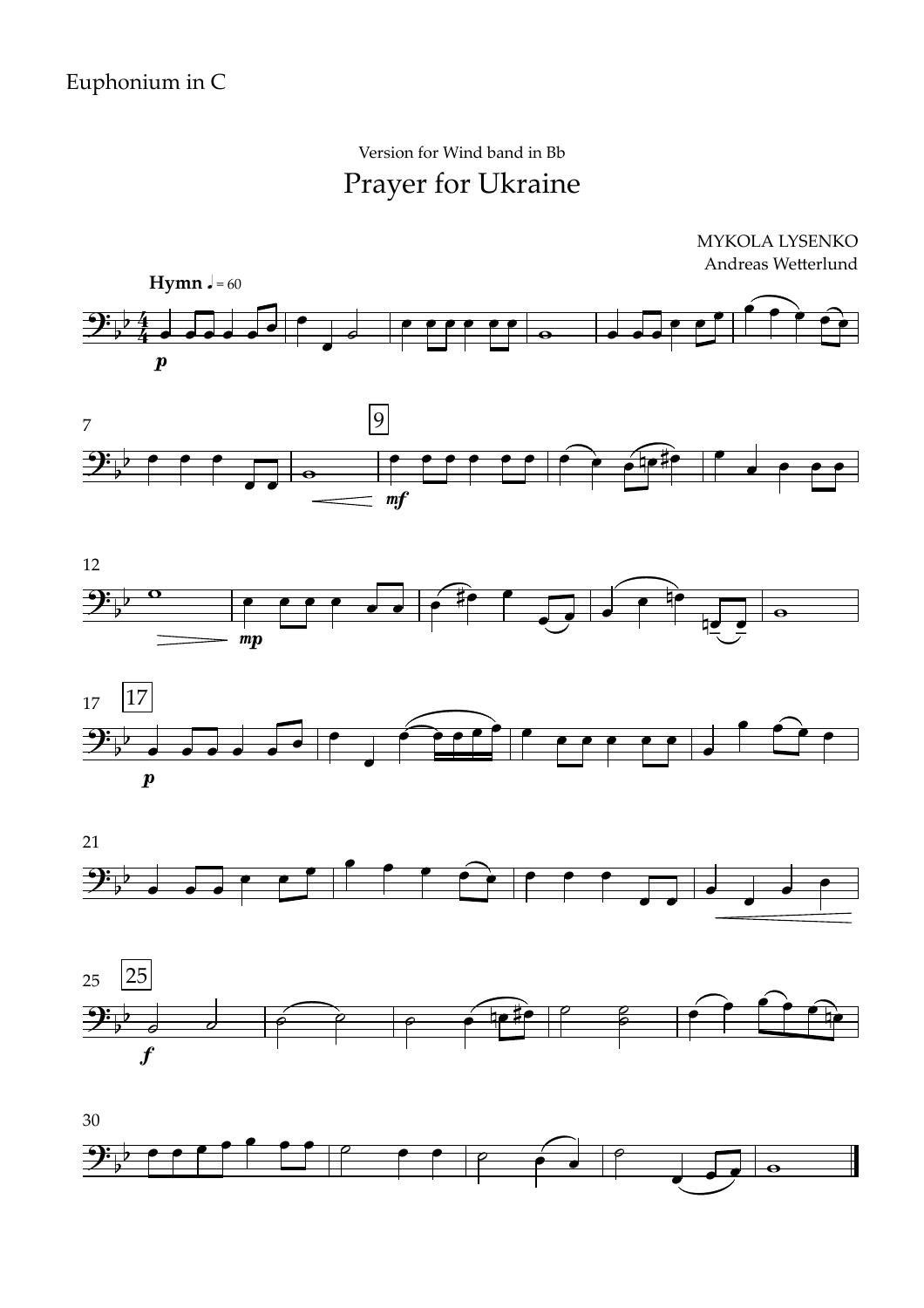#### Version for Wind band in Bb

# Prayer for Ukraine

Tuba







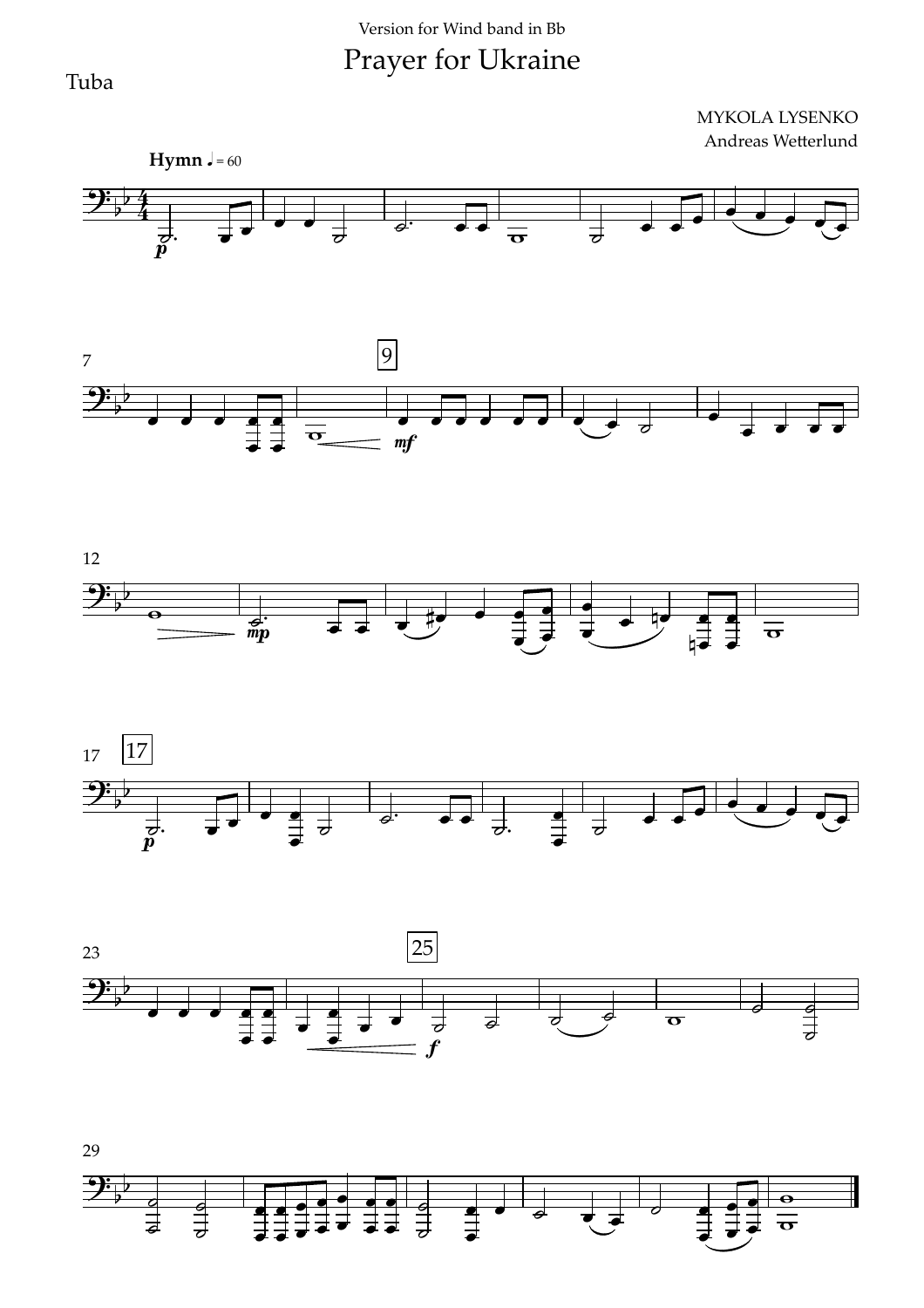Prayer for Ukraine Version for Wind band in Bb

MYKOLA LYSENKO Andreas Wetterlund











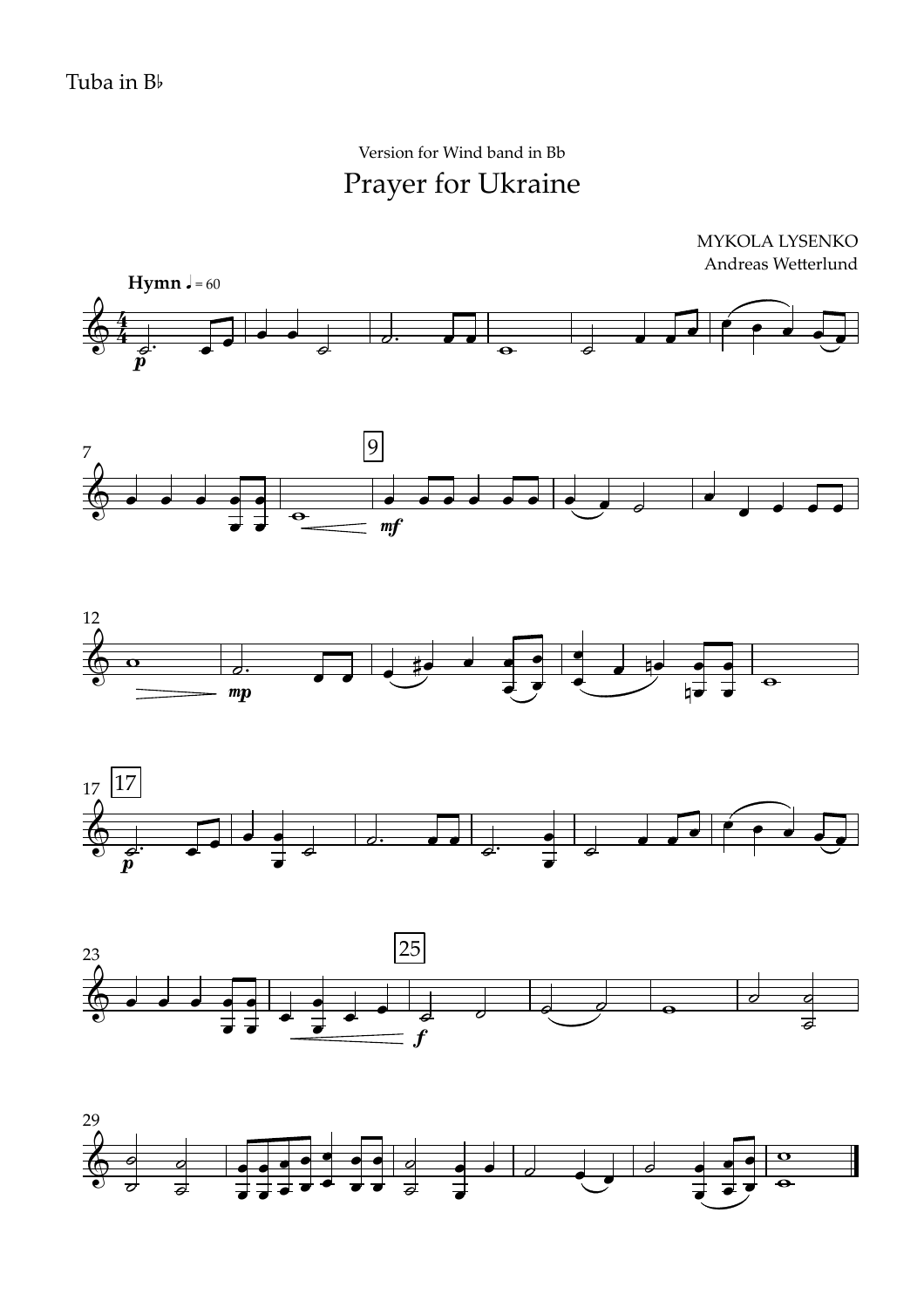Prayer for Ukraine Version for Wind band in Bb



MYKOLA LYSENKO









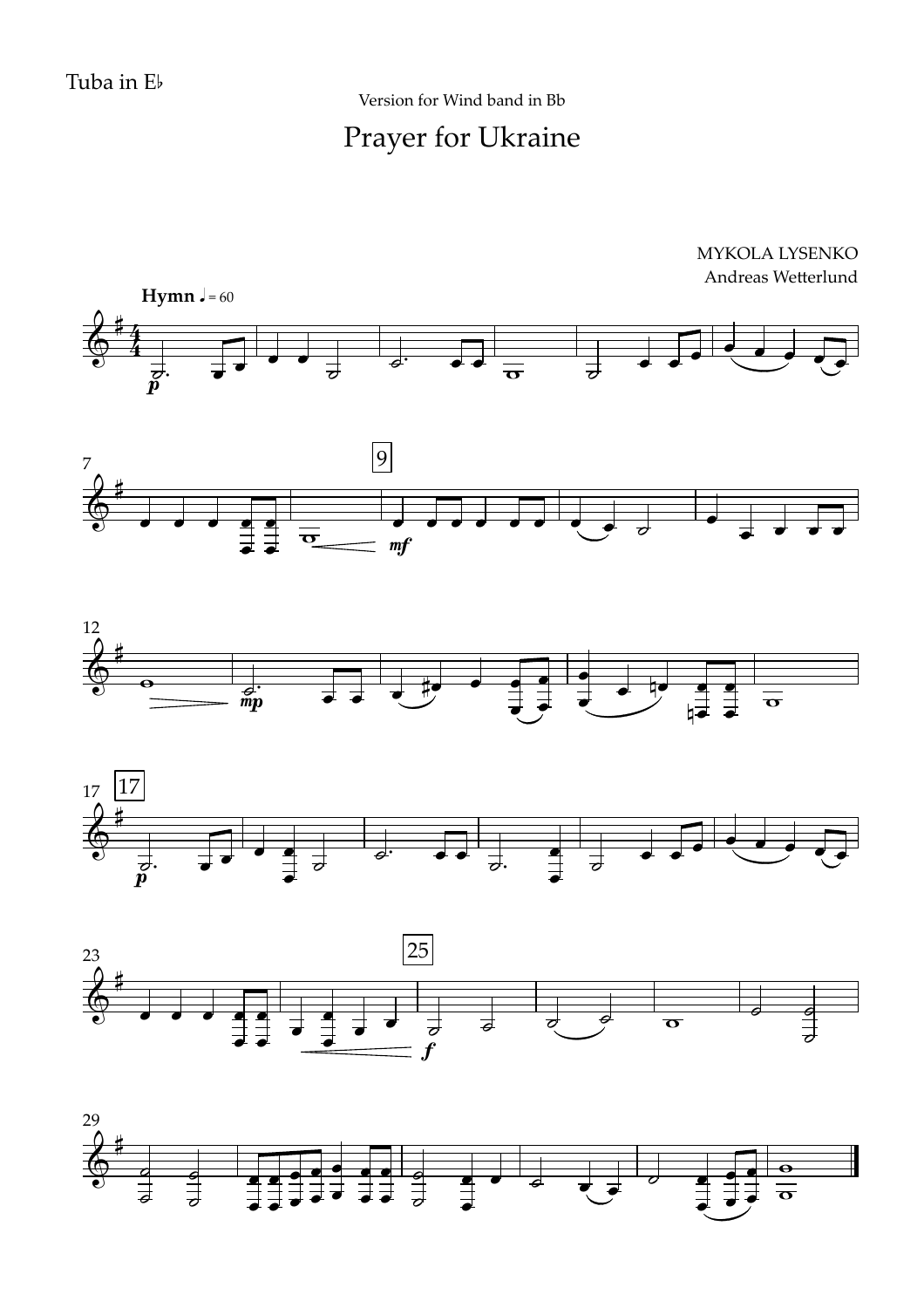# Prayer for Ukraine

MYKOLA LYSENKO



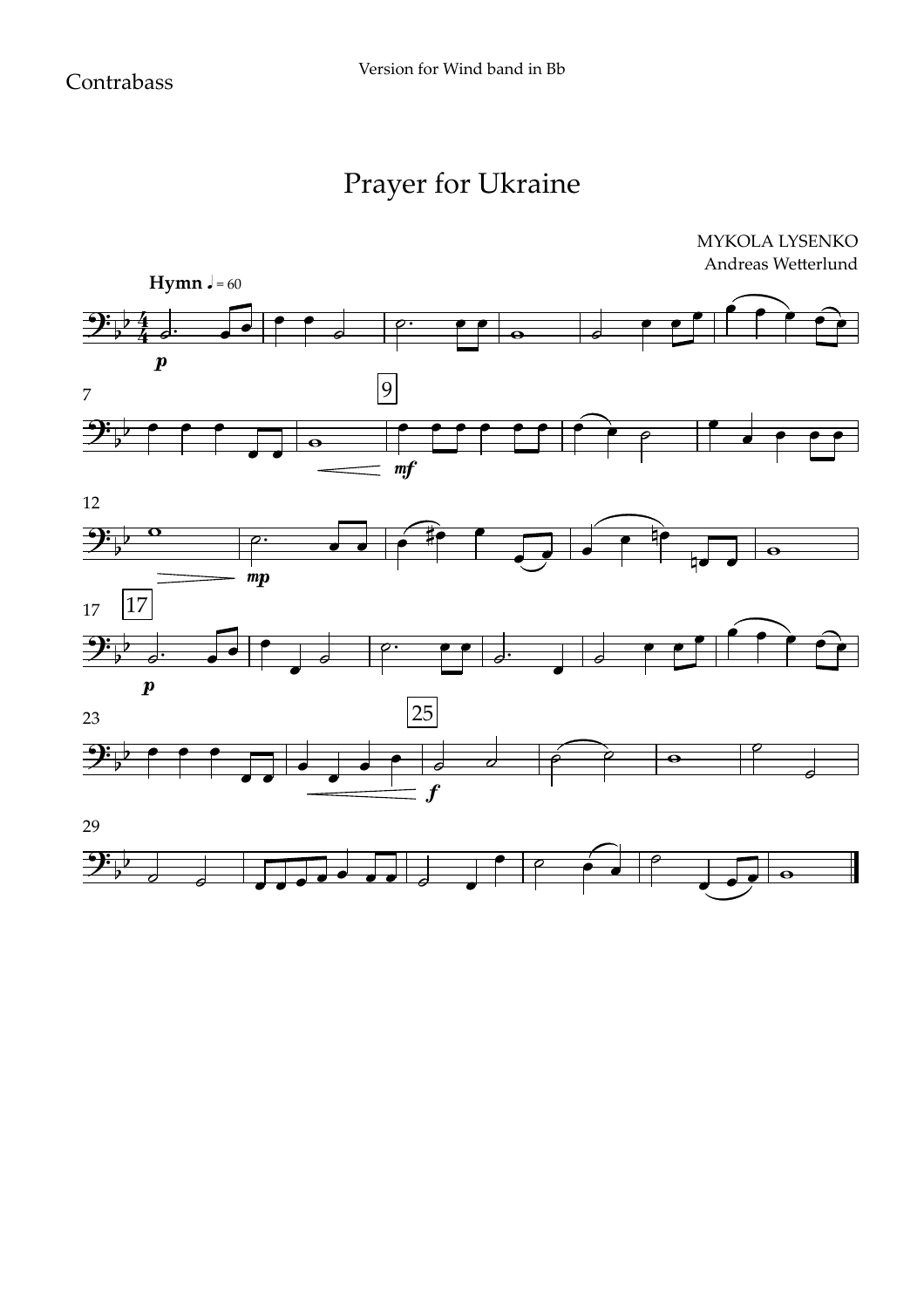#### Timpani Snare drum Cymbal Bass drum

Prayer for Ukraine Version for Wind band in Bb





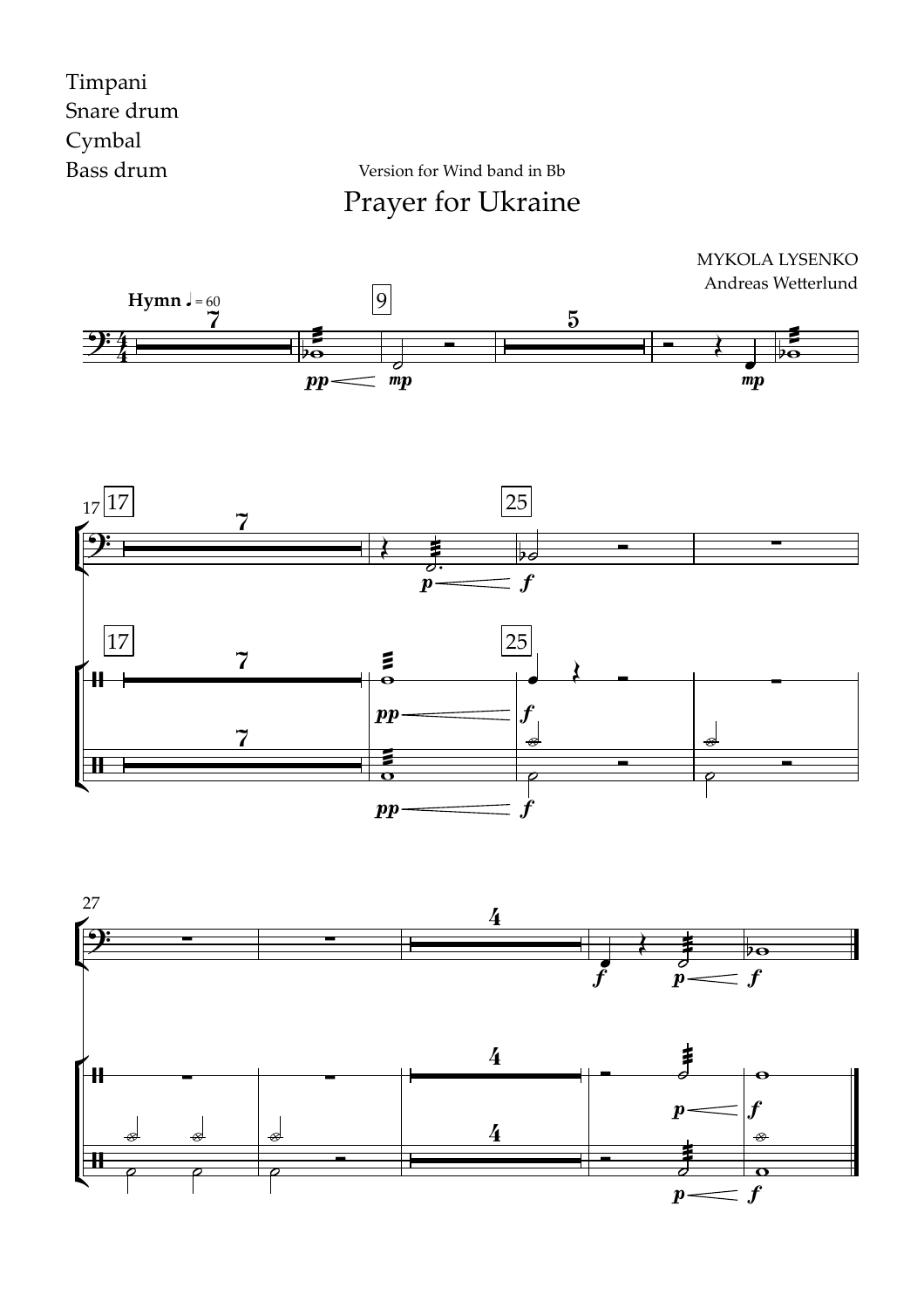Prayer for Ukraine Version for Wind band in Bb

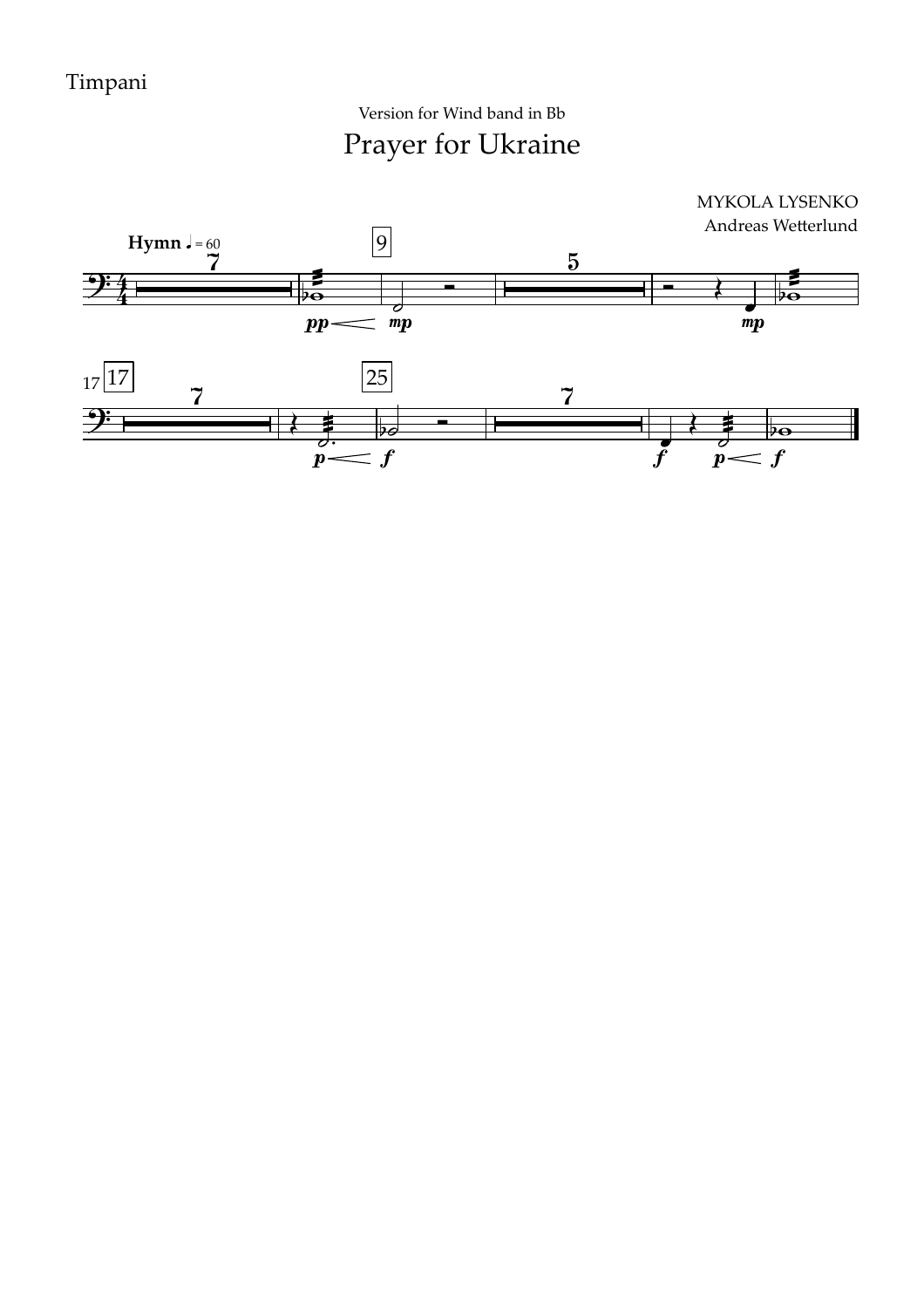Prayer for Ukraine Version for Wind band in Bb